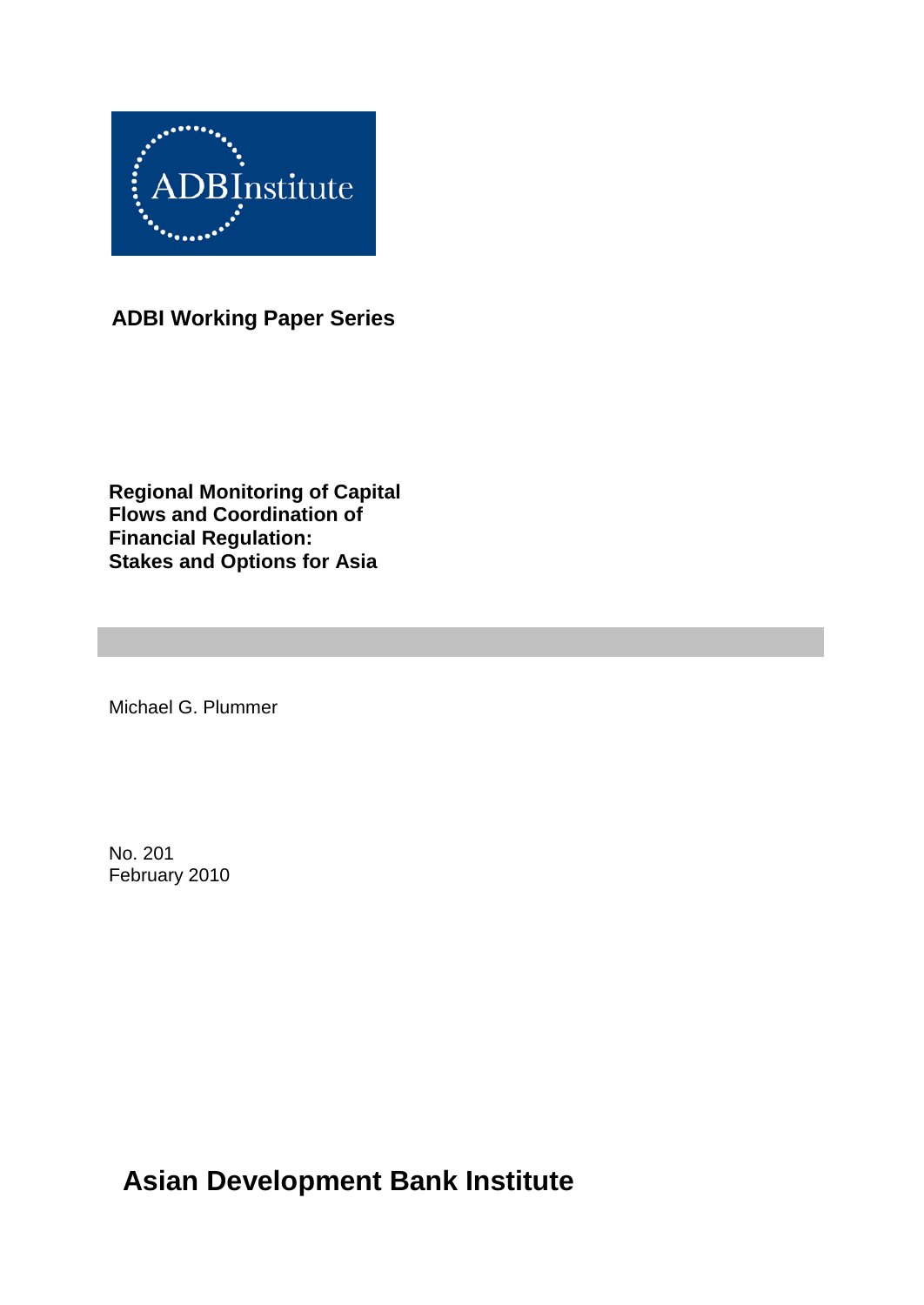Michael G. Plummer is head of the development division at the Organisation for Economic Co-operation and Development and a senior fellow at the East-West Center. The first draft of this paper was presented at the conference, "Global Economic Crisis: Financial Sector Reform and Regulation," held at the ADB Institute, 21–22 July, in Tokyo. The author is grateful for comments from the conference participants, in particular from the paper discussant Pak Wing Fong. He also benefited from useful suggestions and insightful contributions from David Mayes, Peter Morgan, Masahiro Kawai, Mario Lamberte, and Erik Jones.

The views expressed in this paper are the views of the authors and do not necessarily reflect the views or policies of ADBI, the Asian Development Bank (ADB), its Board of Directors, or the governments they represent. ADBI does not guarantee the accuracy of the data included in this paper and accepts no responsibility for any consequences of their use. Terminology used may not necessarily be consistent with ADB official terms.

The Working Paper series is a continuation of the formerly named Discussion Paper series; the numbering of the papers continued without interruption or change. ADBI's working papers reflect initial ideas on a topic and are posted online for discussion. ADBI encourages readers to post their comments on the main page for each working paper (given in the citation below). Some working papers may develop into other forms of publication.

Suggested citation:

Plummer, M. G. 2010. Regional Monitoring of Capital Flows and Coordination of Financial Regulation: Stakes and Options for Asia. ADBI Working Paper 201. Tokyo: Asian Development Bank Institute. Available: http://www.adbi.org/workingpaper/2010/02/25/3588.capital.flows.financial.regulation.asia/

Please contact the author(s) for information about this paper.

Michael G. Plummer: [michael.plummer@oecd.org](mailto:michael.plummer@oecd.org)

Asian Development Bank Institute Kasumigaseki Building 8F 3-2-5 Kasumigaseki, Chiyoda-ku Tokyo 100-6008, Japan

Tel: +81-3-3593-5500 Fax: +81-3-3593-5571 www.adbi.org E-mail: info@adbi.org

© 2010 Asian Development Bank Institute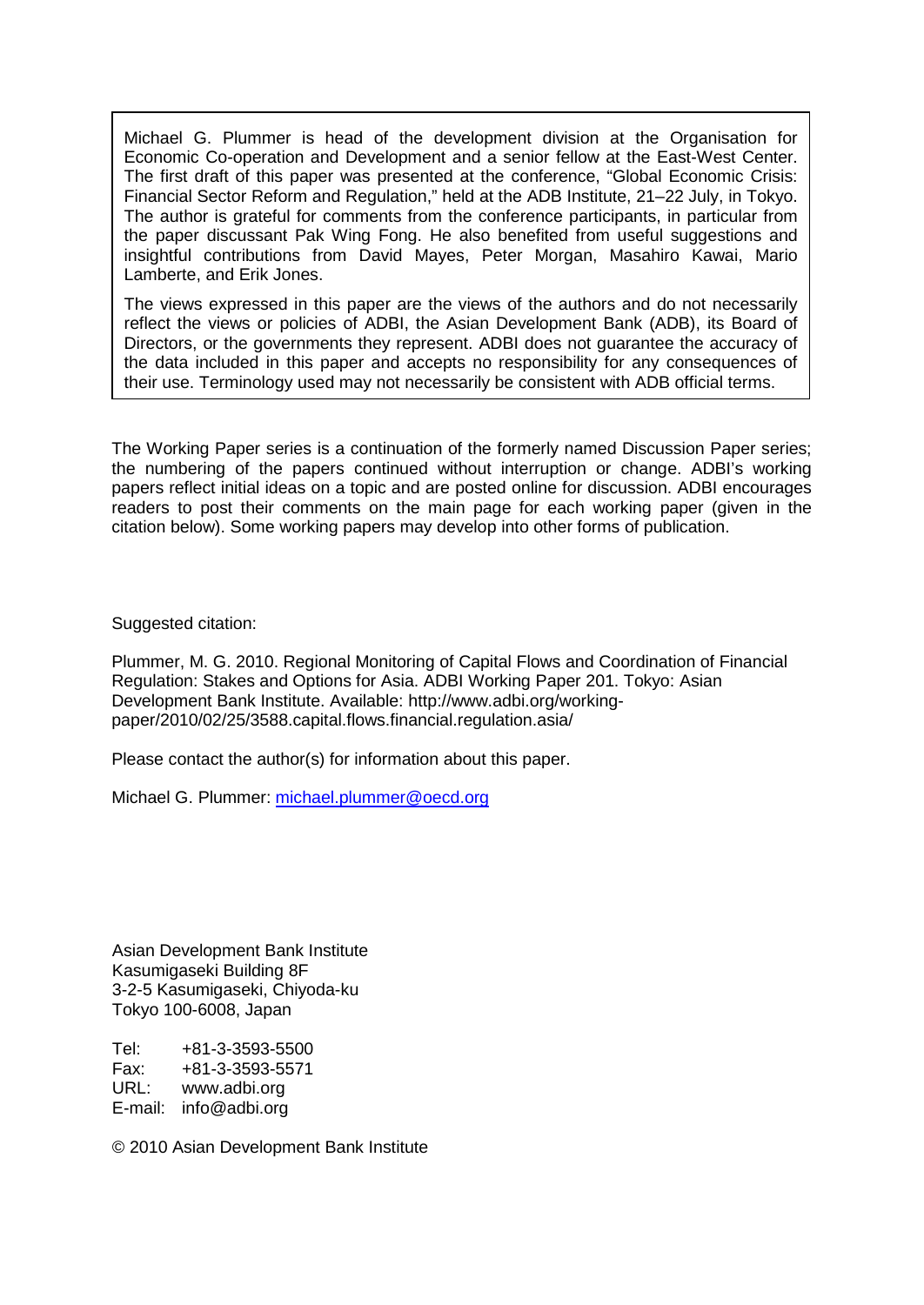#### **Abstract**

The ongoing global economic crisis has punished Asian economies severely, despite the fact that its origins derive from outside the region. The global economic crisis was transmitted through real and financial channels, underscoring how vulnerable the region is to external shocks. This paper explores the microeconomic origins of the financial crisis and endeavors to ascertain how crises might be mitigated in the future through better regulation, supervision, and institution-building. Moreover, it makes the case for closer economic cooperation in order to internalize key externalities associated with modern global finance. This cooperation, in turn, should take place at the appropriate level, with incentives for cooperation at the global, regional, and subregional levels. It explores the potential for the creation of an Asian Financial Stability Board and deepening other initiatives in Association of Southeast Asian Nations (ASEAN)+3 and ASEAN forums. However, it stresses that the most important financial reforms in Asia will need to take place at the national level.

**JEL Classification:** G28, F36, F33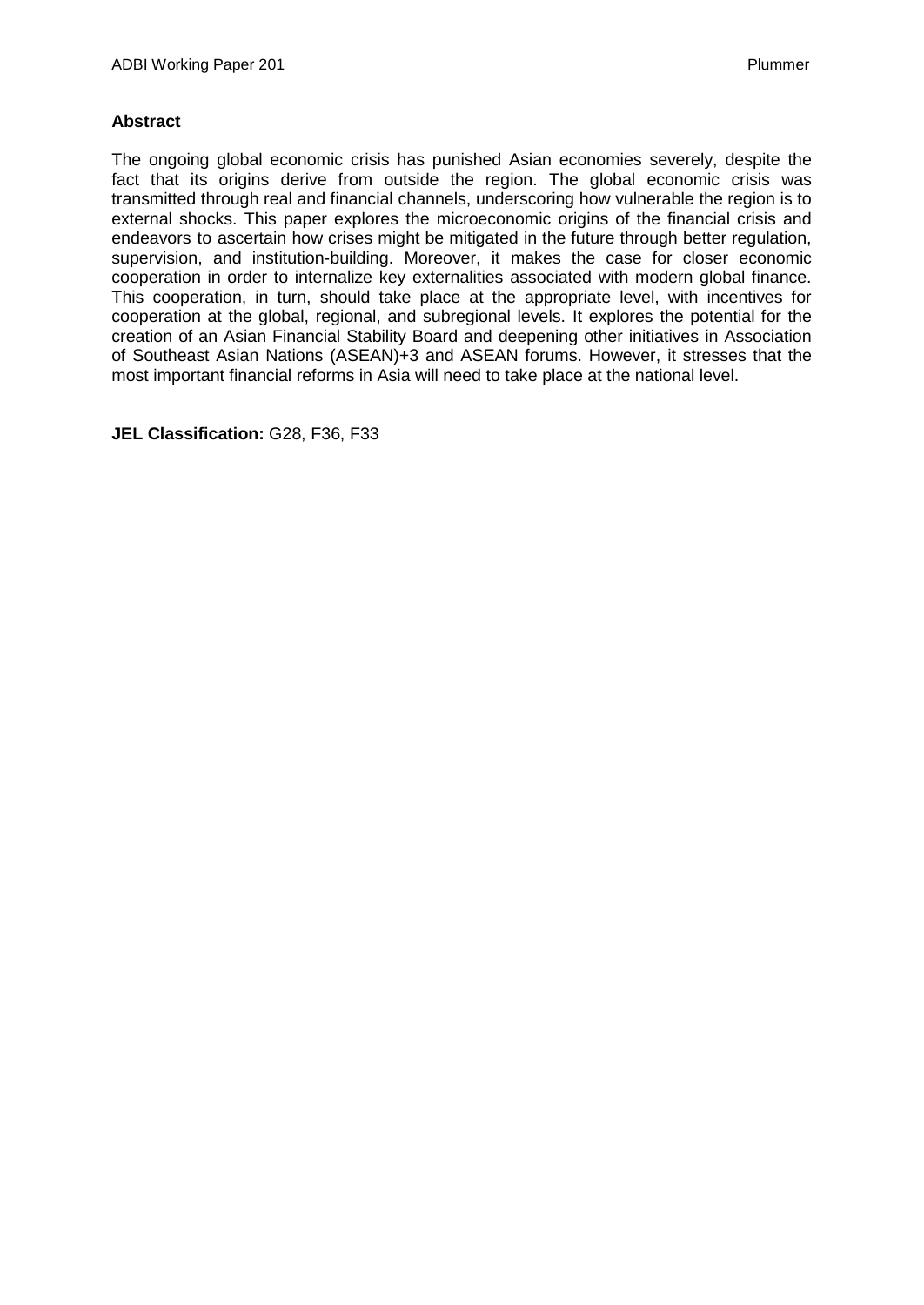# **Contents**

| 1. |                                                                                 |                                                                                                                                                                                                                 |  |  |  |  |
|----|---------------------------------------------------------------------------------|-----------------------------------------------------------------------------------------------------------------------------------------------------------------------------------------------------------------|--|--|--|--|
| 2. |                                                                                 |                                                                                                                                                                                                                 |  |  |  |  |
|    | 2.1<br>2.2<br>2.3                                                               | Dealing with the New Finance: Hedge Funds and Regulatory Complications  5                                                                                                                                       |  |  |  |  |
| 3. | Creating More Stable Regulatory Regimes and Improving Supervision  9            |                                                                                                                                                                                                                 |  |  |  |  |
|    | 3.1                                                                             | Key Issues in Creating a More Efficient Regulatory and                                                                                                                                                          |  |  |  |  |
| 4. |                                                                                 |                                                                                                                                                                                                                 |  |  |  |  |
|    | 4.1<br>4.2                                                                      |                                                                                                                                                                                                                 |  |  |  |  |
| 5. |                                                                                 | Improving Approaches to Cooperation and Coordination: Options for Asia 16                                                                                                                                       |  |  |  |  |
|    | 5.1<br>5.2<br>5.3<br>5.4                                                        | Optimal Levels of Cooperation: Global, Regional, or National? 16<br>Monitoring and Coordination under the Asian Financial Stability Dialogue<br>The Case for Closer Financial Integration in Developing Asia 19 |  |  |  |  |
| 6. | Recommendations for Improving Regional Monitoring and Coordination of Financial |                                                                                                                                                                                                                 |  |  |  |  |
|    |                                                                                 |                                                                                                                                                                                                                 |  |  |  |  |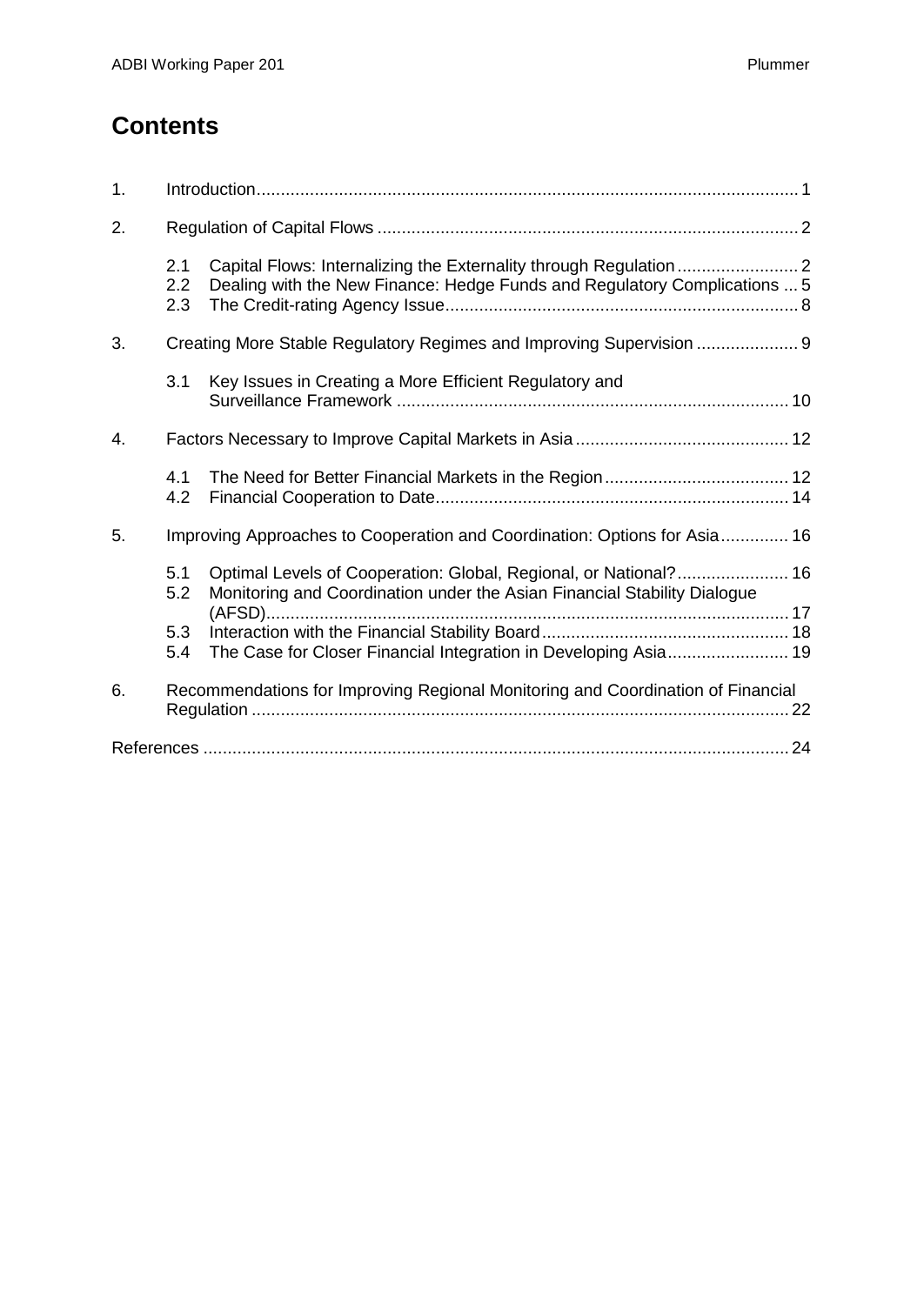# <span id="page-4-0"></span>**1. INTRODUCTION**

The 2008–2009 economic "earthquake" may have had its origins in the United States (US), but the resulting tsunami has pounded the Asian economies no less than the US'. Negative growth rates in a number of Asian economies have even been more pronounced on the opposite side of the Pacific. Such an economic shock has not been seen in Asia since the economic crisis of 1997–1998. And for several economies in the region, the current global economic crisis has even taken a higher toll than did the previous one. When the dust clears, it is likely that the duration of the global economic crisis will be longer than that of the 1997–1998 crisis for most of the region.

From an Asian perspective, the main difference between the two crises in terms of policy is arguably that the crisis of 1997–1998 was mostly homegrown, while the global economic crisis has been imported. Most Asian economies were conservative in terms of their macroeconomic management prior to the global economic crisis, with relatively low inflation, budget deficits under control, stable exchange rates (relative to the Organisation for Economic Co-operation and Development [OECD] anyway), high current account surpluses and the build-up of a large cushion of foreign-exchange reserves. Asian economies did not invest heavily in "toxic" assets and other high-risk financial activities. While the "savings glut" hypothesis would assign some blame to the Asian economies in terms of the perpetuation of global economic imbalances (Bernanke 2005), ultimately the main responsibility for the crisis lies in the US and other developed economies where the global economic crisis broke.

Indeed, analysis of the global economic crisis "blame game" has already become popular and will continue to be an important topic for economists for years to come. Certainly many actors were culpable. The media places most of the blame on unsustainable high risk assets, such as subprime mortgages, credit-default swaps (CDS), and mortgage-based securities (MBS), overzealous financial deregulation, and lack of consistent and effective oversight of the international financial system, as well as unethical financial actors. Economists would add to these macroeconomic factors, such as overly-expansionary monetary policies, exchange-rate misalignments, and unsustainable global current account imbalances.

The goal of this paper is to ascertain how crises might be mitigated in the future through better regulation, supervision, institution-building, and regional cooperation. Section II is an overview of the regulation of capital flows and their implications for the economy in the context of rapidly-changing international financial markets. In this discussion, I also focus on highly-leveraged institutions such as hedge funds, which have been hitherto unregulated in major markets like the US, and credit-rating agencies, which are necessary to the smooth functioning of the international financial system but subject to conflict-of-interest problems. Next, Section III addresses issues surrounding the development of new regulatory regimes. In particular, I highlight and critique many of the shortcomings of the previous international and domestic regulatory and supervisory institutional structures. Section IV considers this analysis in the context of Asia. It first makes the case as to why improving financial markets in Asian economies is so crucial to future development, and surveys approaches to regional financial cooperation in recent years. Section V considers fresh approaches to financial cooperation. It begins with a discussion of when regional cooperation—as opposed to global cooperation—makes economic sense, and considers the potential for an Asian Financial Stability Dialogue (AFSD) (and how it might interact with the new Financial Stability Board and other institutions). It also makes the case for closer financial integration in the region with a focus on deepening asset markets in developing Asian economies and argues that this objective should be an important component of the Asian Financial Stability Board. Finally, Section VI summarizes key recommendations regarding the improvement of monitoring and regulation in the global and regional economies.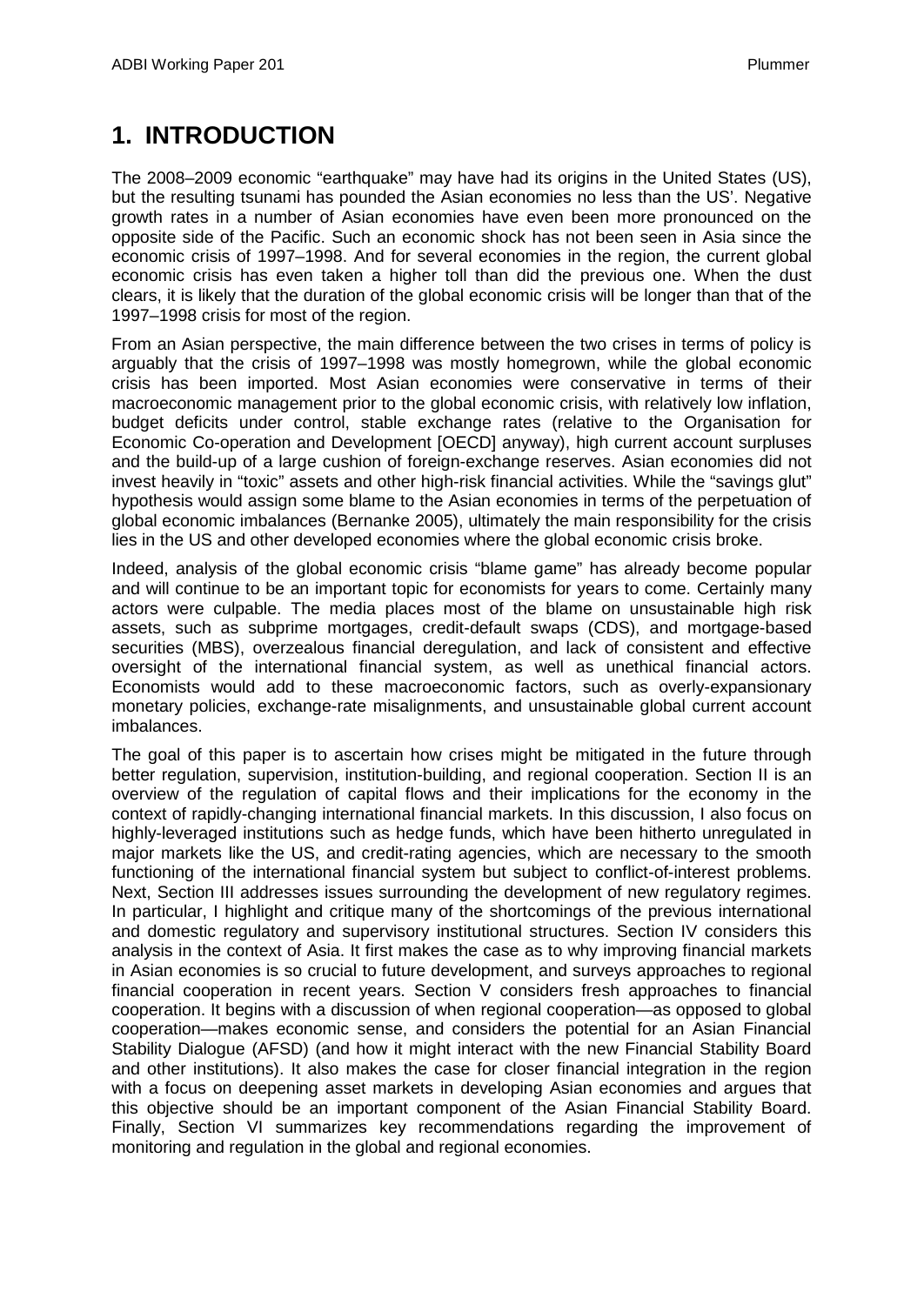One important caveat before beginning: this paper mainly takes a microeconomic approach to the issue. But while I suggest that better regulation and monitoring can be developed in order to mitigate the effects and reduce the frequency and occurrence of future crises, it should be understood that crises cannot be avoided altogether. In the US, for example, the financial crisis of the late 1980s stemmed from a combination of deregulation, aggressive marketing of high-risk ("junk") bonds funding leveraged buy-outs, and unethical financial participants, some of whom went to jail. To "prevent" further crises of this sort, new legislation was implemented. In the early 2000s, the crisis produced by the likes of Enron, WorldCom, and Vivendi had its origins in lack of transparency, risk-management problems, off-balance-sheet shenanigans, and unethical financial participants, some of whom went to jail. New legislation was implemented in the form of Sarbanes-Oxley.<sup>[1](#page-5-2)</sup> The current crisis is a far more serious one sparked by a collapse in the financial sectors and characterized by both new and old abuses. And some of the perpetrators of the crisis have already gone to  $i$ ail.<sup>[2](#page-5-3)</sup>

In the modern, open international financial marketplace, it is impossible to avoid crises altogether without stifling innovation. And there will always be fraudsters. The task of policymakers, therefore, must lie in improving transparency, regulation, and monitoring in such a way as to nip incipient excesses in the bud, identify bubbles (and do something about them), minimize "moral hazard" problems inherent in finance, and detect scams as early as possible so as to reduce their potential effects on the real economy. I address many of these issues in this paper; but I do not discuss the need to improve aggregate demand management in general and monetary policy in particular. Arguably toxic assets and other high-risk products that emerged prior to the global economic crisis were fed by overlyexpansionary credit, not just regulatory failure. In this sense, it might be argued that this paper reviews the symptoms, whereas much of the "disease" lies more in macroeconomic management.

## <span id="page-5-0"></span>**2. REGULATION OF CAPITAL FLOWS**

#### <span id="page-5-1"></span>**2.1 Capital Flows: Internalizing the Externality through Regulation**

Issues pertaining to the regulation of capital flows in the international system have been controversial, especially since the 1997–1998 Asian crisis. Up to that point, liberalization of the capital account was thought to be consistent with free-market logic that was dominant in the 1990s. Open capital markets would allow investment to flow to countries where the return was highest, and therefore where it would be the most productive, just as open markets for goods and services allowed for greater efficiency based on comparative advantage. This logic would suggest that developing countries would have the most to gain from open capital flows: after all, they tended to be capital scarce and, therefore, would receive the most investment, leading to gains in output, efficiency, and productivity.

The problem with this approach is that it ignores the externalities associated with international capital flows. These externalities render finance different from international trade, as articulately argued by Bhagwati (2004). International capital flows are a function of many different variables, not merely rates of return. And footloose (short-term) capital inflows into a country can rapidly transform into capital outflows, which under certain conditions could leave the financial system in ruins. Such a reversal was evident in the case of the Asian crisis of 1997–1998. The liberalization of domestic financial institutions beginning in the late 1980s freed up banks and non-bank financial institutions to expand activities locally

<span id="page-5-2"></span><sup>&</sup>lt;sup>1</sup> The Sarbanes-Oxley Act of 2002 was implemented to establish new, higher standards for publically-held companies.

<span id="page-5-3"></span> $2$  The most egregious example, of course, is the case of Bernard Madoff, who was convicted of many crimes related to bilking investors to the tune of US\$50 billion. He was sentenced to 150 years in prison.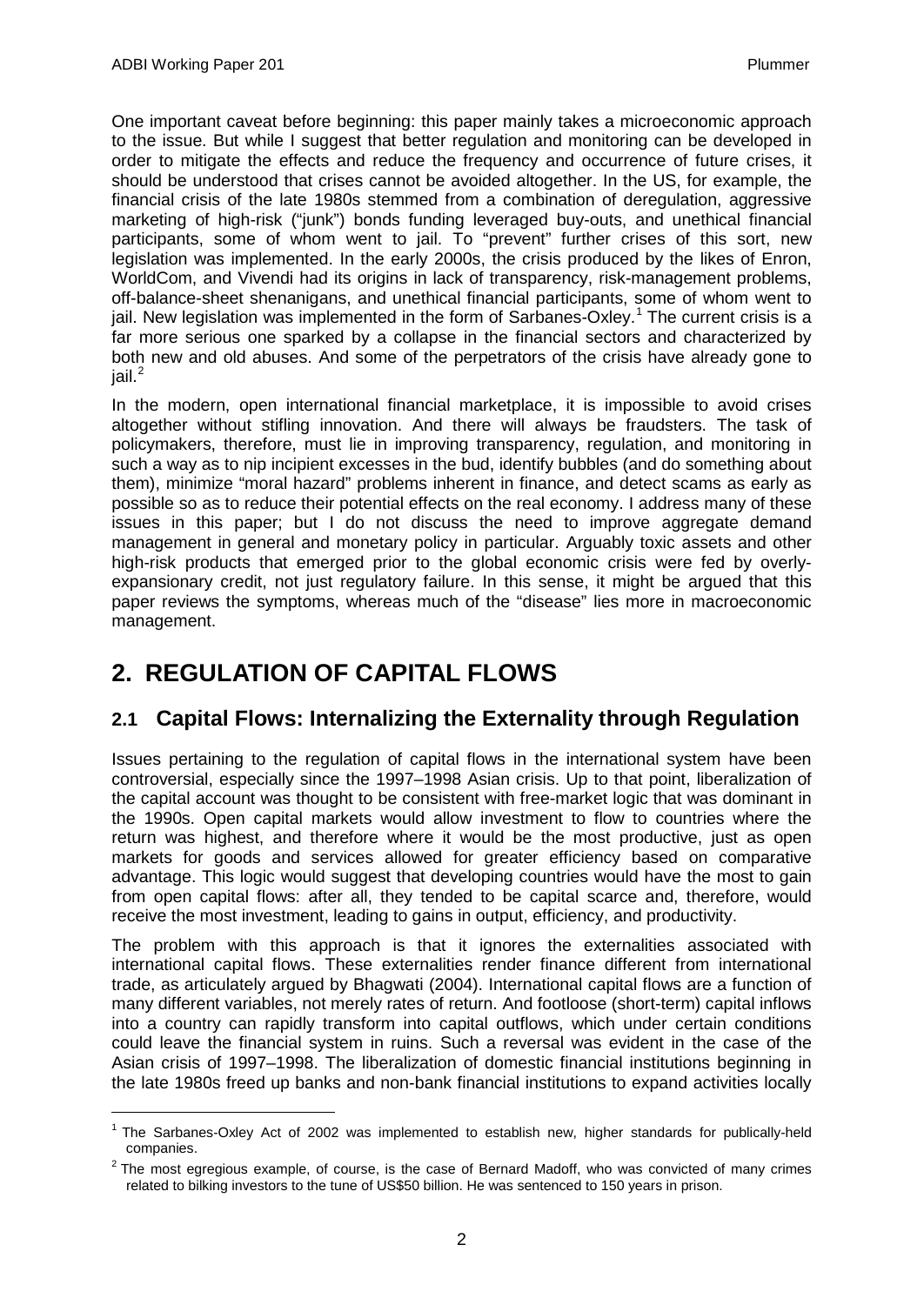and internationally. The large current account deficits that accumulated over this period were increasingly financed by short-term capital inflows (rather than long-term flows, such as foreign direct investment (FDI), particularly short-term bank loans. The resulting "doublemismatch" (i.e., maturity and currency mismatches) rendered the region vulnerable to external shocks and contagion.<sup>[3](#page-6-0)</sup>

Thus, capital flows carry with them the potential for financial systemic risk—i.e., a negative externality. Such an externality does not exist in the context of FDI or trade. In fact, some have characterized the complications as being akin to economic problems associated with pollution ("financial pollution"<sup>[4](#page-6-1)</sup>). In the general theory of second best, this would suggest a theoretical role for government in regulating capital flows.<sup>[5](#page-6-2)</sup>

Kawai and Takagi (2008) identified three types of risks in the event that large capital inflows that are not managed properly. First, poorly managed large inflows can increase macroeconomic risk as they lead to a boom in domestic credit and real exchange rate appreciation. Second, they can produce potential financial instability through the "doublemismatch" phenomenon noted above, as well as leading to asset bubbles. And third, there is a potential for capital-flow reversal (or "financial pollution" effect). Kawai and Lamberte (2008) suggested that dealing with these problems is not easy, but they note that regional approaches to managing capital flows have considerable potential, in particular through greater regional exchange rate coordination, financial market surveillance and integration, and regulatory and supervisory capacity building, perhaps under the auspices of an AFSD.<sup>[6](#page-6-3)</sup> The AFSD was proposed by Asian Development Bank (ADB) President Haruhiko Kuroda in September 2008; it would include finance ministry and central bank officials, financial regulators and supervisors, and market participants, and could develop an early warning system to ameliorate surveillance of the region's financial markets. The AFSD is discussed at length in Section V.

The Asian experience of this period has reaffirmed that the capital-flow cycle so apparent in the crises of Latin American countries could actually be generalized. This has led to greater skepticism and, certainly, reluctance to embrace open capital markets. Indeed, even Singapore, which has one of the most advanced financial systems in the world, put its foot down when the US insisted on its never using capital controls in negotiations leading to the Singapore-US Free Trade Agreement (Naya and Plummer 2005). In fact, there has been little activity in terms of imposition of capital controls in Asia since the vast majority of the Malaysian capital controls expired one year after their imposition on 1September 1998.<sup>[7](#page-6-4)</sup> No doubt, this is due to the fact that since the 1997 Asian crisis, the region has generated significant current account surpluses and, hence, the region's economies have become a significant net creditor to the global system. But it is no longer taboo to consider using controls if and when it may be necessary in the future.

Tables 1 and 2 compare the degree of openness of developing East Asian economies relative to other developed and developing regions based on a new database developed by the IMF (Abiad, Detragiache, and Tressel 2008). This database includes financial reforms covering 91 countries over the period 1973–2005. The results are interesting: while developed countries obviously score top marks, East Asian economies are rather middle-of-

<span id="page-6-0"></span> $3$  An extensive review of this process is beyond the scope of this study and, given the abundance of literature on the topic, would be redundant. See, for example, Kim, Kose, and Plummer (2001).

<span id="page-6-1"></span><sup>&</sup>lt;sup>4</sup> In essence, the argument suggests that in order to avoid a systemic breakdown, policymakers need to "cap" risk, much as policymakers have developed systems to cap carbon emissions (Beville 2009).

<span id="page-6-2"></span> $5$  It is important to point out that, as is the case of all second-best policies, economic efficiency requires that the cure be less harmful than the externality itself. To paraphrase Harry Johnson, the problem with second-best policies is that they may be created by third-best politicians and implemented by fourth-best bureaucrats.

<span id="page-6-3"></span> $6$  They also note the potential of global approaches, but these tend to deal merely with enhancing transparency and information flows. These are necessary but not sufficient conditions for better management.

<span id="page-6-4"></span> $7$  One exceptional episode took place in December 2006, when the Thai government imposed capital controls pre-emptively in order to prevent further baht appreciation (but this occurred with negative consequences).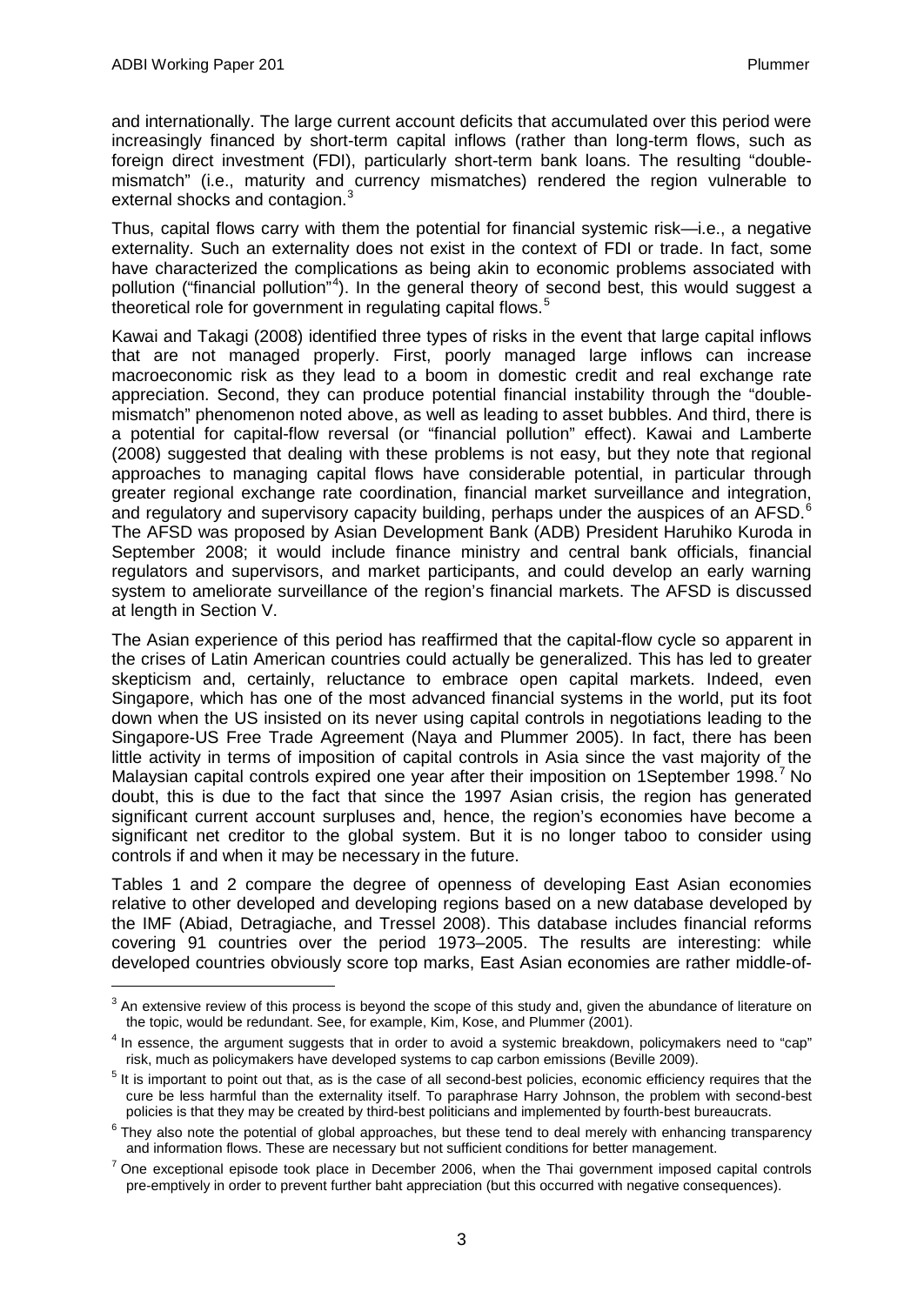the-road in terms of their financial liberalization programs. For example, relative to Latin American countries they score lower markets for every financial reform component except the securities market (Table 2). However, it is also true that East Asian regimes are more stable in terms of back-tracking: they had less frequent "large reversals" in financial-sectorrelated policies than did Latin America and Africa, receiving a score that is one-half the fullsample average (Table 1). They also displayed greater reforms in this area than did any other region (including the advanced economies) save the transitional economies, which created an entirely new financial system over this period.

|                | Full<br>Sample | Advanced<br>Economie<br>s | Developin<br>g Asia | Latin<br>America<br>and<br>Caribbea<br>n | Sub-<br>Saharan<br>Africa | Transition<br>Economie<br>s | Middle<br>East<br>and<br>North<br>Africa |
|----------------|----------------|---------------------------|---------------------|------------------------------------------|---------------------------|-----------------------------|------------------------------------------|
| Large Reversal | 0.50           | 0.14                      | 0.25                | 1.65                                     | 0.45                      | 0.00                        | 0.00                                     |
| Reversal       | 4.42           | 1.70                      | 5.64                | 7.72                                     | 3.57                      | 5.16                        | 3.57                                     |
| Status Quo     | 65.16          | 73.15                     | 63.73               | 59.19                                    | 70.09                     | 45.24                       | 69.64                                    |
| Reform         | 24.65          | 20.60                     | 27.21               | 24.26                                    | 21.88                     | 39.29                       | 22.77                                    |
| Large Reform   | 5.27           | 4.40                      | 3.18                | 7.17                                     | 4.02                      | 10.32                       | 4.02                                     |
| Total          | 100.00         | 100.00                    | 100.00              | 100.00                                   | 100.00                    | 100.00                      | 100.00                                   |

**Table 1: Distribution of Financial Sector Policy Change, Selected Country Groups (%)**

Source: Abiad, Detragiache, and Tressel 2008.

| Table 2: Distribution of Financial Liberalization by Components, Average 2005a |  |
|--------------------------------------------------------------------------------|--|
|--------------------------------------------------------------------------------|--|

|                                              | Full<br>Sample         | Advanced<br>Economie<br>s | Developin<br>g Asia                         | Latin<br>America<br>and<br>Caribbea<br>n | Sub-<br>Saharan<br>Africa | Transition<br>Economie<br>S | Middle<br>East<br>and<br>North<br>Africa |
|----------------------------------------------|------------------------|---------------------------|---------------------------------------------|------------------------------------------|---------------------------|-----------------------------|------------------------------------------|
| <b>Credit Controls</b>                       | 2.374                  | 2.784                     | 2.154                                       | 2.191                                    | 2.304                     | 2.292                       | 2.286                                    |
| Interest Rate<br>Controls                    | 2.725                  | 3.000                     | 2.615                                       | 2.765                                    | 2.429                     | 2.611                       | 2.857                                    |
| <b>Entry Barriers</b>                        | 2.725                  | 3.000                     | 2.385                                       | 2.706                                    | 2.714                     | 2.778                       | 2.429                                    |
| <b>Bank</b><br>Regulations                   | 1.978                  | 2.636                     | 1.538                                       | 1.706                                    | 1.500                     | 2.167                       | 1.857                                    |
| Privatization                                | 2.000                  | 2.409                     | 1.231                                       | 2.000                                    | 2.357                     | 2.111                       | 1.143                                    |
| Capital Account                              | 2.363                  | 3.000                     | 2.154                                       | 2.412                                    | 1.500                     | 2.556                       | 1.857                                    |
| <b>Securities</b><br>Market<br>$3.11 - 2.22$ | 2.253<br>ومقصصا ومعصوم | 3.000                     | 2.385<br>A would contain A for dispersional | 1.941<br>لمرجا المرجمان                  | 1.571                     | 2.111                       | 2.143                                    |

All components vary between 0 and 3, with 3 indicating maximal openness.

Source: Abiad, Detragiache, and Tressel 2008.

Empirically, as theory would suggest, the economic desirability of capital controls has been a source of controversy. Edison et al. (2002) offers a comprehensive survey of the literature on the economic effects of capital account liberalization, as well as undertaking their own empirical investigation. They came up with several salient conclusions: (i) while developed countries have largely liberalized their capital accounts and there has been a movement in this direction for some developing countries, the majority of developing countries continue to retain significant capital controls; (ii) the empirical literature addressing the issue of capital account liberalization and economic performance is agnostic—that is, there is mixed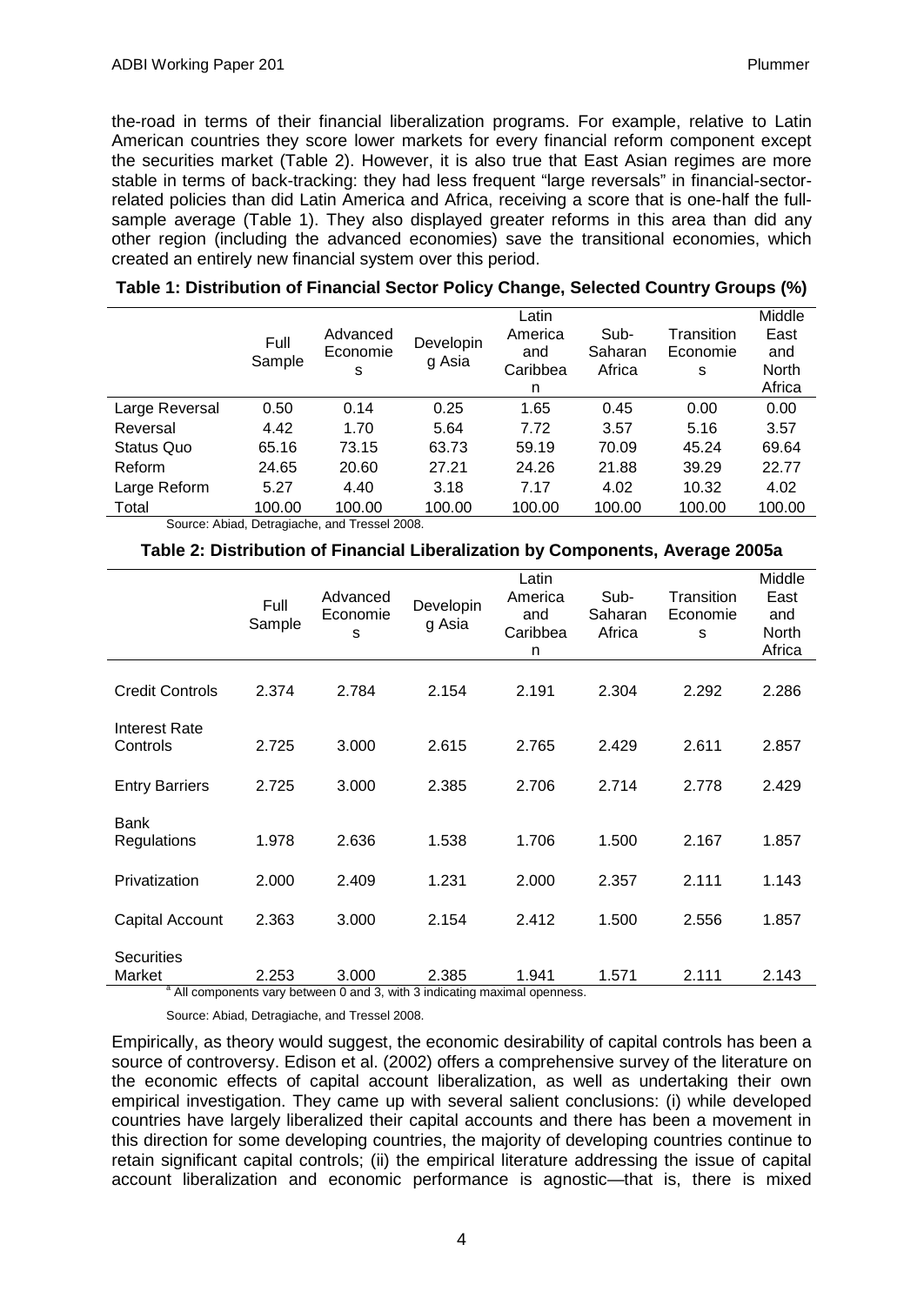evidence that capital account liberalization promotes long-term economic growth; (iii) however, their own regression results suggest a positive relationship for East Asian economies and developed countries. Klein (2005) concluded that the ultimate effect of capital account liberalization on economic growth is a positive function of institutional development.

I suggest that the Klein (2005) results are intuitive. But "institutional development" is certainly an elusive term. The US and the United Kingdom arguably had in place what were deemed the most developed financial institutions in the world. Yet, the global economic crisis financial earthquake began with them. If developing financial institutions means moving to the frontier defined by the developed countries, it must be shown that the "best practices" are truly best. Clearly this was not the case in certain aspects of the Anglo-American approach. In this paper, I endeavor to identify means to ensure the creation of a new set of "best practices" within the framework of a more effective regulatory and monitoring system.

#### <span id="page-8-0"></span>**2.2 Dealing with the New Finance: Hedge Funds and Regulatory Complications**

The financial scandals that emerged in the late 1990s and through the 2001 crisis, of which Enron Corporation was the most notorious case, to no small degree stemmed from offbalance-sheet transactions. These transactions distorted the balance sheets of firms and created problems of transparency (and, sometimes, outright fraud). Included in these transactions were a number of vehicles, including stock options, that were difficult to measure and, hence, were not included as costs to the firm in public reports. Stock options had an important economic role to play; they were designed to bring the goals of management in line with that of stockholders, and thereby address the traditional "principalagent" problem. Nevertheless, they also had the effect of distorting incentives of management to focus on short-run profits and stock price at the expense of the long-run interests of the firm. Enron manipulated mark-to-market accounting rules and used special purpose entities to effect favorable stock price movements. Enron's price, for example, reached US\$90 per share in mid-2000 but fell to US\$0.10 by October 2001. While it was famous for its highly-complex and modern approach to risk management, these "cutting edge" practices turned out to be disastrous to the firm, which had used derivatives extensively as well as employed special purpose entities. Its questionable practices should have been picked up by its auditor, famed accounting firm Arthur Andersen, but the latter received hefty auditing and consulting fees from Enron, creating a massive conflict of interest.<sup>[8](#page-8-1)</sup>

The Enron scandal is indicative of how methods deemed "best practices" today could, in fact, be anything but. The complicated nature of finance that has emerged over the past quarter century, including complex derivatives—that few market participants understand completely—and other forms of financial engineering, has made regulating the financial sector increasingly difficult. Sarbanes-Oxley legislation in the US was, perhaps, sufficient to help prevent scandals of the Enron type appearing in the future; it was even criticized by some as being overly-strict. Nevertheless, it did not prevent the emergence of another set of fundamental problems that ultimately revealed themselves with the subprime crisis and, of course, the global economic crisis.

Sophisticated risk-management strategies and complex derivatives often give the impression of effective hedging, stability, and competence when, in fact, they can generate risk exposure significantly beyond expectations, with the potential for catastrophic consequences. When the markets are doing well, such strategies appear to be ingenious.

<span id="page-8-1"></span><sup>&</sup>lt;sup>8</sup> Arthur Andersen folded due to its loss of reputation associated with the Enron case.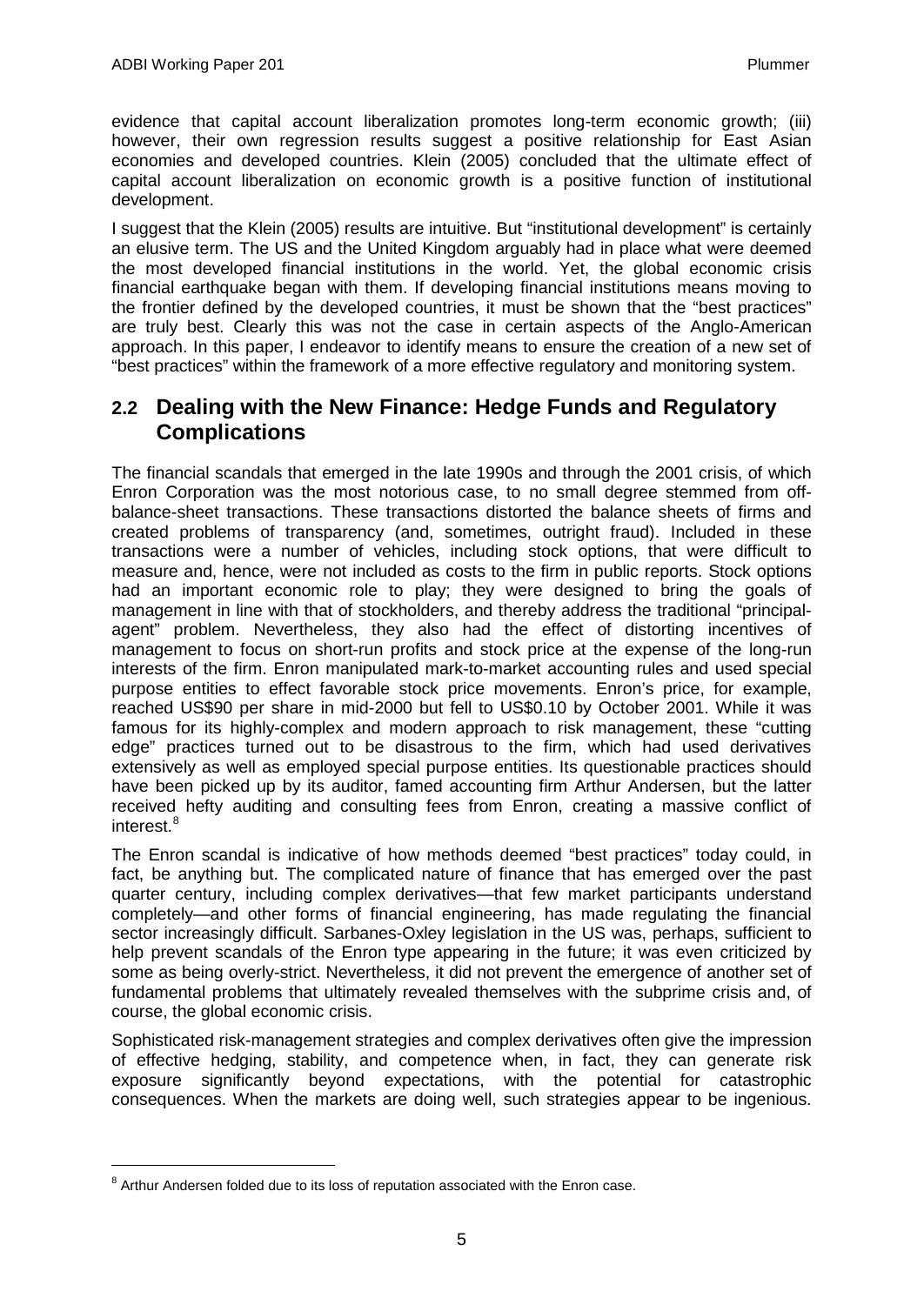And if everyone is profiting, there is no reason to look too deep at potential problems.<sup>[9](#page-9-0)</sup> It is during downturns that the house of cards reveals itself. The MBS and CDS, after all, would pose no systemic risk during an economic expansion. But the housing-market bubble in the US and in other OECD countries was widely anticipated as the instigator of the next recession, and when prices did fall, so did the financial system.

Value-at-risk models within banks and non-bank financial institutions (like investment banks and hedge funds, discussed below), which had also become extremely sophisticated, failed as well. These models work out how much capital to set aside for risky assets. However, they tend to assume that the volatility of asset prices and correlations across prices are constant, when in fact they are not. An episode starring the Hunt brothers, at one time among the richest families in the US, may illustrate the point. The Hunt brothers began to accumulate silver in 1973 and by 1979 essentially cornered the market (with some associates), controlling 50% of global deliverable supply (Trumbore 1999). [10](#page-9-1) Silver prices had risen from US\$1.95 per ounce in 1973 to a peak of US\$54 per ounce in early 1980. When the price of silver collapsed later in 1980, this prompted the Hunts to sell holdings they had in the cattle market to meet margins in silver, thereby causing a precipitous drop in cattle prices as well. This underscores how two markets—silver and cattle—could seem completely independent in theory and recent data trends but in practice are linked by market participants in a largely unpredictable way. To create an effective value-at-risk model, therefore, would require knowledge that would be extremely expensive to obtain (if even available). Yet, mathematical precision in existing value-at-risk models produce a false sense of security. In addition, the potential exogenous shocks were generally assumed to be characterized by a normal distribution, which would suggest that major financial crises would happen extremely rarely, rather than every 10–20 years (as is the case recently).<sup>[11](#page-9-2)</sup>

This problem is especially present for hedge funds, which are highly-leveraged investment funds. When the Long-Term Capital Management (LTCM) hedge-fund—founded by two Nobel Prize winning economists—collapsed in 1998, systemic risk associated with highlyleveraged positions in these institutions became apparent. Nevertheless, regulation of this sector continued to be extremely mild after LTCM's demise, especially compared to banks and many other financial institutions. Highly-leveraged investment funds have been identified as major actors in the global economic crisis.

In a speech on 17 November 2004, Timothy Geithner, who was at the time President of the New York Federal Reserve Board and is currently the US Secretary of the Treasury, noted that:

> Hedge funds combine the classic mix of factors that have been associated with institutions at the center of past instances of stress in financial markets. They can be highly leveraged and can be vulnerable to pressure to liquidate assets quickly if they sustain significant losses. They can be active in complex instruments, and assessing the risks in their exposures is formidably challenging. Additionally, they are not subject to the public disclosure or regulatory reporting requirements that apply to a range of other financial institutions. And they operate largely outside the framework of other requirements established by regulatory authorities to protect the stability of the financial system.

<span id="page-9-0"></span><sup>&</sup>lt;sup>9</sup> Some testimony in the US regarding the origins of the global economic crisis suggested that risk-management staff in financial institutions and other firms were often afraid of raising potential risks when top management did not want to hear it.

<span id="page-9-1"></span><sup>10</sup> http://www.buyandhold.com/bh/en/education/history/2000/hunt\_bros.html

<span id="page-9-2"></span> $11$  Johnston et al. (2009) provides excellent analysis of valuation methods and risk models in its Box 1.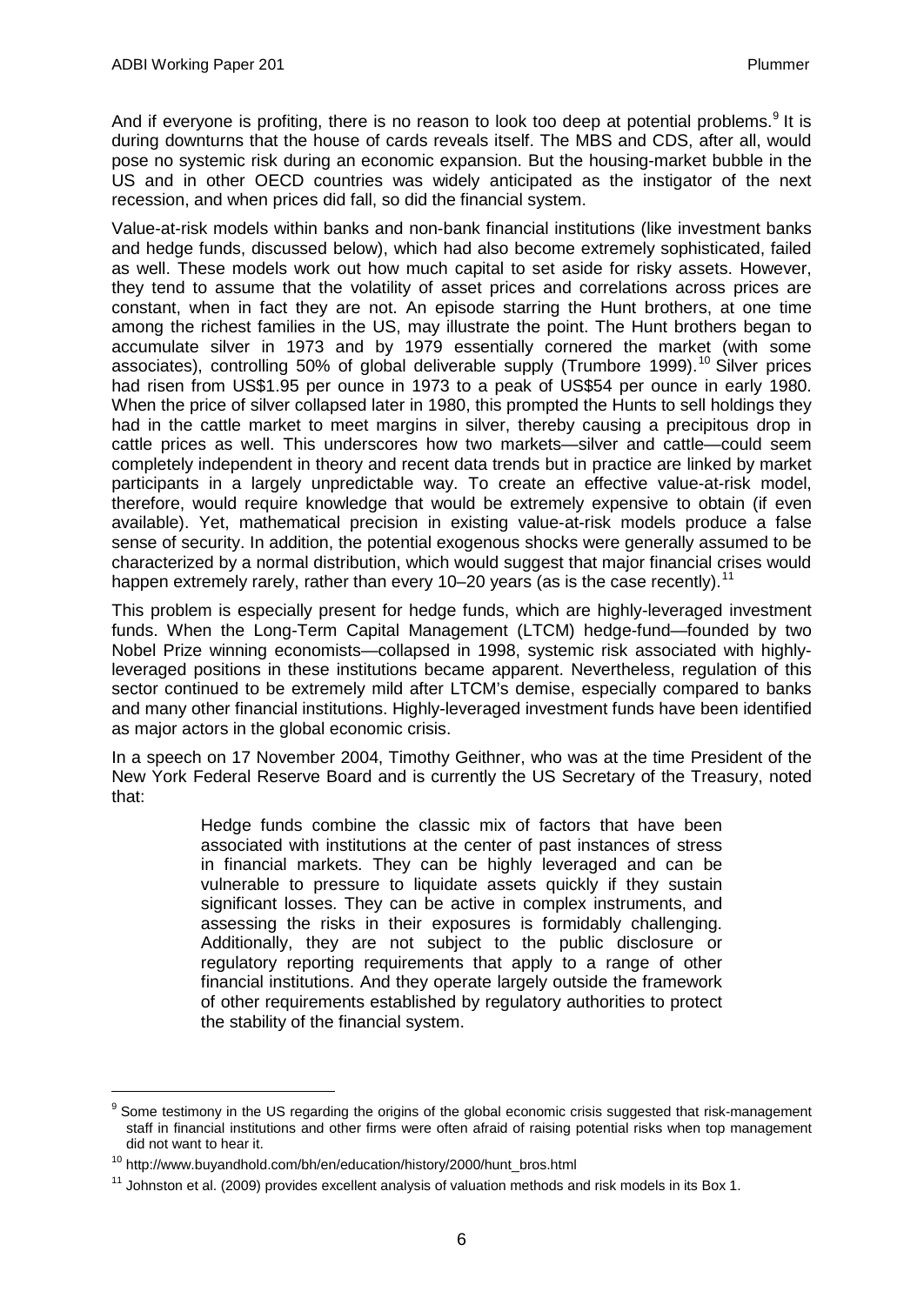…systemic concerns have two dimensions. First is the possibility that the behavior of hedge funds in periods of market stress could amplify rather than mitigate the shock, induce larger moves in asset prices, or cause broader damage to the functioning of markets when it is most important they function well. Second is the possibility that the failure of a major hedge fund or group of funds could significantly damage the viability of a major financial institution, both through direct exposure to the fund and losses resulting from the impact on other market risks to which the institution is exposed.

These concerns existed before the events associated with Long-Term Capital Management (LTCM) in 1998, but that episode provided a powerful example of both sets of risks, and how the erosion of counterparty discipline can magnify those risks.

Our overall judgement is that the U.S. financial system today is significantly stronger than it was in 1998. It has proven to be quite strong in the face of a number of fairly substantial recent adverse events. And there is some evidence that hedge funds have helped contribute to this resilience, not just in the general contribution they provide by taking on risk, but as a source of liquidity in periods of increased stress and risk aversion in the rest of the financial system.

And yet, hedge funds – and financial leverage more generally – still present a source of potential risk to the financial system.

He does not, however, recommend direct regulation of the sector. He notes that prudential regulations (e.g., through capital or leverage requirements) were not on the horizon in the US, as investors in hedge funds had a strong interest in their being well-managed. He also suggests that, while greater disclosure might reduce systemic risk, he realized that this would pose challenges (given an obvious aversion to revealing investment strategies). Thus, he proposed means to improve risk management of potential exposures.

No doubt, he would take a different approach today. The systemic risks posed by hedge funds were obviously far greater than believed at the time. Risk management techniques suffered from many of the problems noted above. Moreover, the non-transparency of hedge funds—combined with other factors—made the Madoff scandal possible, for example.

The American International Group, Inc., (AIG) case highlights both examples of risk. AIG was rescued by the US government in mid-September 2008 in order to prevent its bankruptcy, which would have had severe—potentially catastrophic—consequences for the national and global economies. While AIG was the world's largest insurer, its financial products division caused its downfall. And as US Federal Reserve Board Governor Ben Bernanke noted, the company was being run exactly like a hedge fund (Torres and Son 2009). At the time of this writing, the company has required US\$180 billion in US government financing. In an example of how hedge funds can make things worse, in March 2009, AIG reported a loss of US\$7.8 billion due to short-selling of hegde funds of CDSs in which AIG had accumulated significant exposure.

Nevertheless, investment banks particularly in the US were arguably hit the worst in 2008. Famed investment bank Bear Sterns nearly collapsed and Lehman Brothers actually failed; others had to seek government help and reformed as "bank holding companies."<sup>[12](#page-10-0)</sup> In fact, with the global economic crisis came the virtual disappearance of the once-mighty US investment bank industry (to reappear later in 2009). While the specifics varied by firm, the industry's demise was generally characterized by the collapse in the prices of "structured

<span id="page-10-0"></span> $12$  A bank holding company is simply an enterprise that owns one or more banks. The investment banks made this change because it allowed them to take advantage of additional funding programs being provided by the US Federal Reserve Board in order to support banks during the crisis.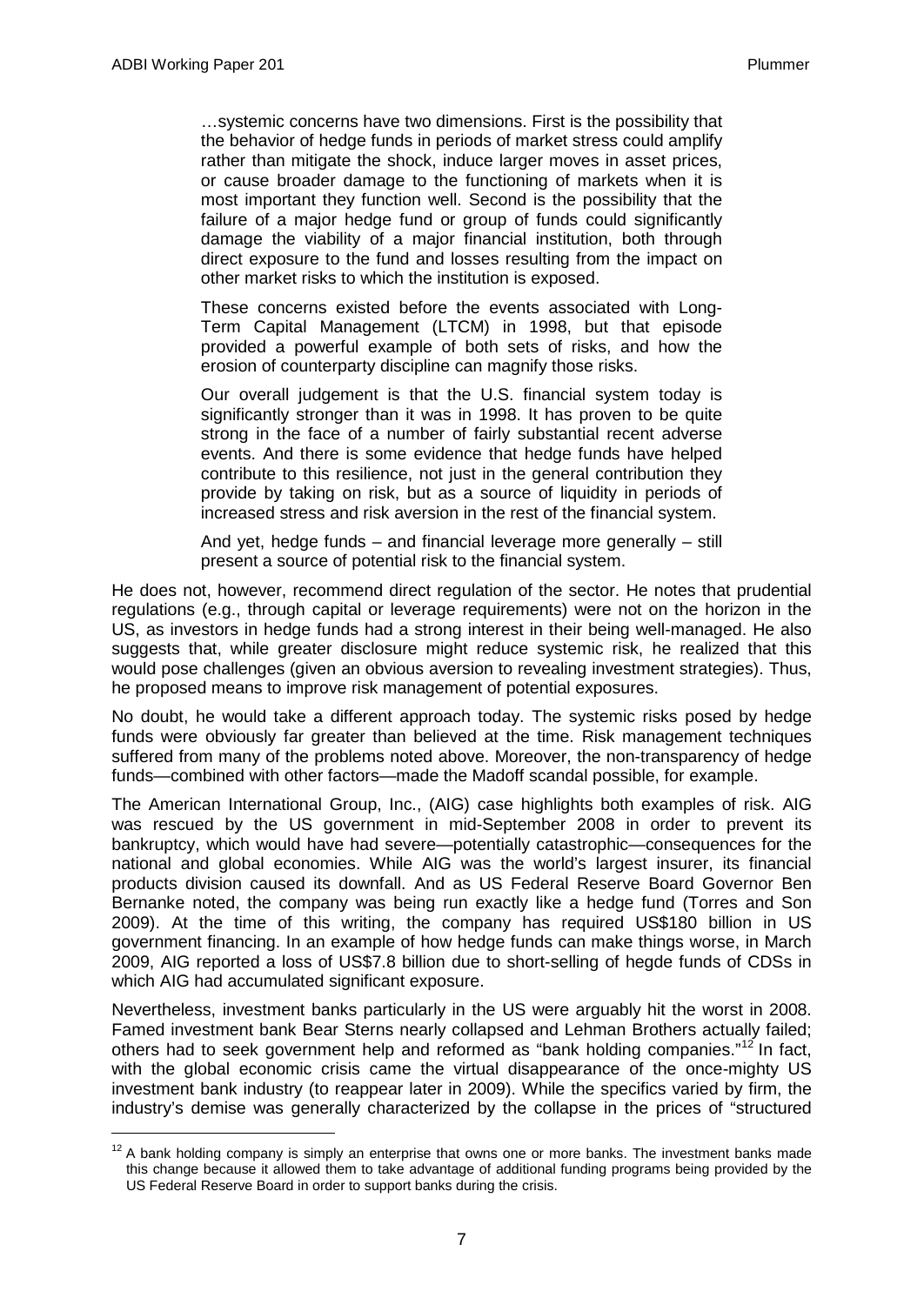securities" (soon to be called "toxic assets"), unhedged securitization positions, and the freezing-up of asset markets (Bank for International Settlements [BIS] 2009).

While officials would like to avoid stifling innovation through greater regulation, they are required to ensure stability of the financial system and the avoidance of systemic risk. Given the high leverage associated with hedge-fund-related investments, these non-bank financial institutions are particularly problematic. Greater monitoring of hedge funds and, perhaps, greater regulation will likely result due to the global economic crisis. International rules and regulatory best-practices, therefore, will likely be an important theme for discussion across international regulators in coming years. Monitoring became an important topic for the Financial Stability Forum (discussed in Section III); its Hedge Fund Working Group even launched a set of best-practices standards in January 2008. The Financial Stability Forum will certainly be more important for its successor, the Financial Stability Board, in the future.

#### <span id="page-11-0"></span>**2.3 The Credit-rating Agency Issue**

As a final issue, the issue of credit-rating agencies should be considered; these entities have been much maligned, particularly in the current crisis. Credit rating agencies are essential to the smooth functioning of asset markets. As they are often used as a regulatory tool for supervisory bodies, regulators need to have sufficient criteria in order to rate credit-rating agencies. The Basle Committee on Banking Supervision suggests the following criteria: objectivity, transparency, credibility, international access, adequacy of resources, and recognition by a national regulatory supervisory authority (see, for example, ADB 1999). The main criticisms of credit-rating agencies during the Asian financial crisis related mainly to questions of transparency, particularly because the ratings that were given to the sovereign debt issued by the crisis-affected economies were seen in the region as exaggerated. In the current crisis, objectivity and transparency have both been called into question.

In theory, reliable credit-rating agencies become increasingly important for sovereign and corporate debt as asset markets develop. However, at the national level in developing Asia, there has not been a great deal of energy put into the development of national credit-rating agencies. Accomplishing this takes a good deal of time; the credit-rating-agency issue, though important, does not appear to be of the highest priority in the short run for most developing Asian economies. Even Singapore, for example, does not have any rating agencies; it requires that non-resident corporations issuing bonds in Singapore dollars obtain investment-grade ratings from two of the three most prestigious international credit-rating agencies (i.e., Standard & Poor's, Moody's, Fitch). For many years, Thailand only had the Thai Rating and Information Services (TRIS), but as of May 2001, a second agency emerged in the market, that is, Fitch-Thailand. The Philippines has three agencies but they are not very active in the sense that any corporate action is really being undertaken by only the top-tier firms that effectively do not require a rating.

Depending on the type, credit rating agencies do play an important role not only in addressing the traditional information asymmetries problem, but also in promoting transparency in the system and, if successful, bringing in a wide variety of firms to asset markets. Reputable credit rating agencies can also help in bringing foreign investor participation to the market.

The fallout from the global economic crisis suggests that the objectivity in the ratings of the major international credit-rating agencies is especially worrisome. Getting ratings from Moody's, Standard & Poor's, and Fitch is very expensive for clients, and lucrative for the agencies themselves. The conflict of interest problem is evident. Moreover, the ratings of "repackaged" financial assets—e.g., MBS—have been heavily criticized. For example, in the US, high-risk subprime mortgages were being sliced up and re-bundled into assets that were given high ratings. Obviously, this method proved to be disastrously improper.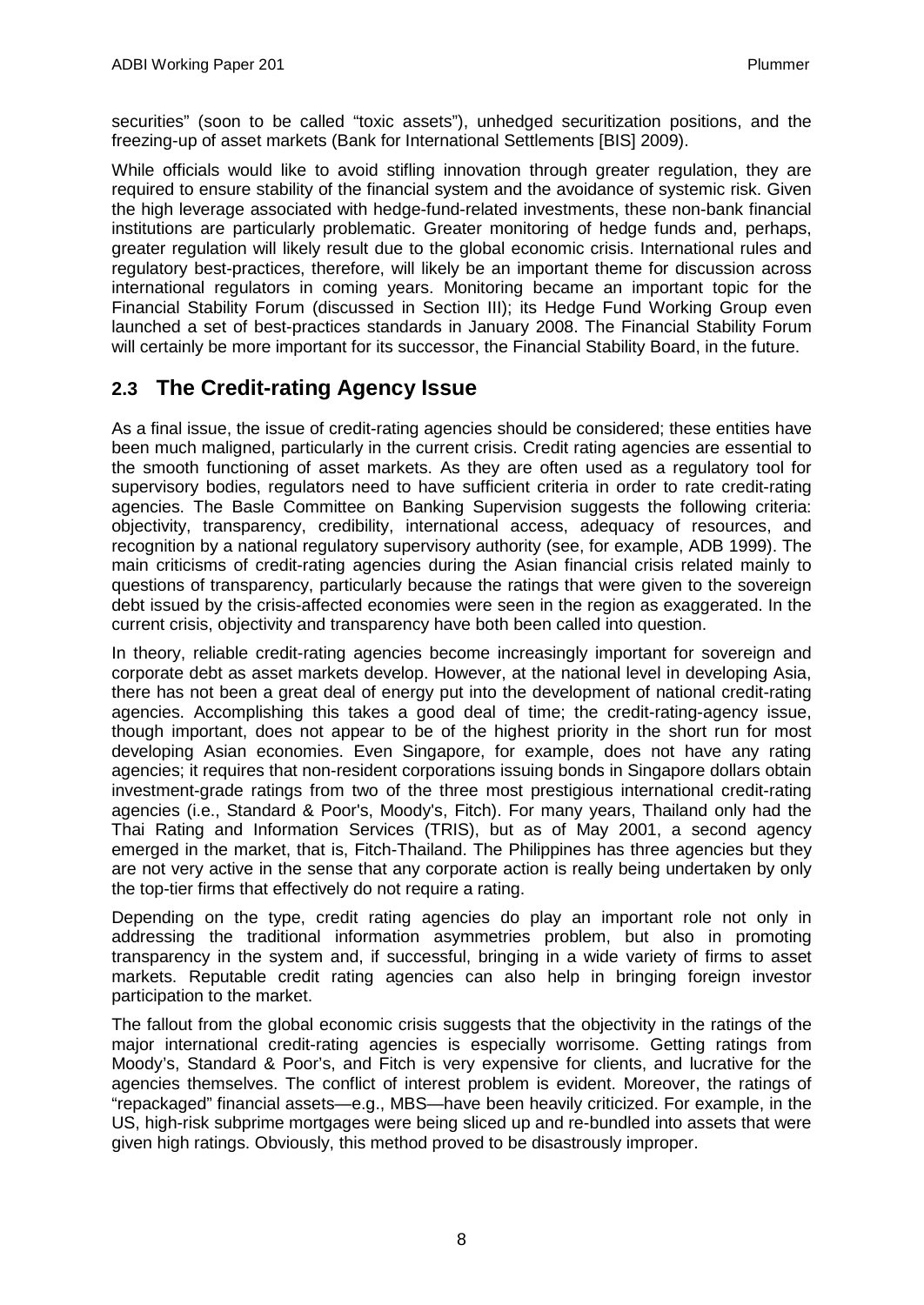Reforming credit rating agencies will be essential particularly as the 2004 Revised Framework on International Convergence of Capital Measurement and Capital Standards ("Basel II" accord) is implemented. External credit rating agencies will play a greater rule under Basel II in the risk-weighting of bank assets (Tarullo 2008). Improving these agencies—especially in correcting the conflict-of-interest problem but also in improving their ability to rate highly-complex assets—will need to be a priority in the post-global economic crisis architecture.

### <span id="page-12-0"></span>**3. CREATING MORE STABLE REGULATORY REGIMES AND IMPROVING SUPERVISION**

The International Monetary Fund (IMF) notes that there are four key areas where the existing international financial architecture failed in the current crisis (IMF 2009):

1. **Surveillance of global economic developments and policies did not give sufficiently pointed warnings about the risks building up in the international financial system.** I might note that this is true despite various institutions that did identify—though, perhaps, they could have done it more forcefully—these risks, including the Group of Seven and Group of Eight, the Financial Stability Forum, and the IMF itself.

2. **Coordination of macroeconomic policies across governments did not produce the international leadership needed for a concerted response to the global risks identified.** In particular, on the debtor side, the US continued to run unsustainably high current account deficits, while on the creditor side, surplus countries accumulated US securities in order to keep stable currencies and retain international competitiveness. These imbalances were known well before the crisis hit. The problem was that there was no effective way—or at least no strong incentives—to engineer a soft landing through coordination. These issues were critiqued and discussed in many international forums but pointing out imbalances is easier than getting sovereign nations to do anything about them without ex ante agreements on burdens of adjustment.

3. **Regulation and supervision of internationally active financial institutions did not provide a sufficiently robust framework to allow problems to be resolved smoothly.** As I noted above, insufficient regulation of highly-leveraged investment funds, pricing problems of CDS and MBS and other complex derivatives, and failures of value-at-risk models in banks and other financial institutions suggested that the system of "best practices" was highly flawed.

4. **Arrangements for international public liquidity and loans to support adjustment did not fill gaps adequately as the crisis spread, reflecting shortcomings in design and size.** This critique obviously pertains to the international financial system and the financial fallout from the liquidity squeeze in late 2008. This is one area where the international community has responded, however, with a major increase in IMF resources, an expanded size and multilateralizataion of the Chiang Mai Initiative, and the like.

These shortcomings in the international system tend to be relatively uncontroversial. Topic (4) is briefly discussed in Section V. Topic (2) is a macroeconomic question that is beyond the scope of this study; so it is discussed here only in the context of surveillance.<sup>[13](#page-12-1)</sup> Instead, in this section, Topics (1) and (3) are focused on as good points of departure in the planning of how to create a more stable international regulatory system while outlining the major shortcomings of the existing system.

<span id="page-12-1"></span> $13$  I have focused specifically in this topic elsewhere in Kreinin and Plummer (2008).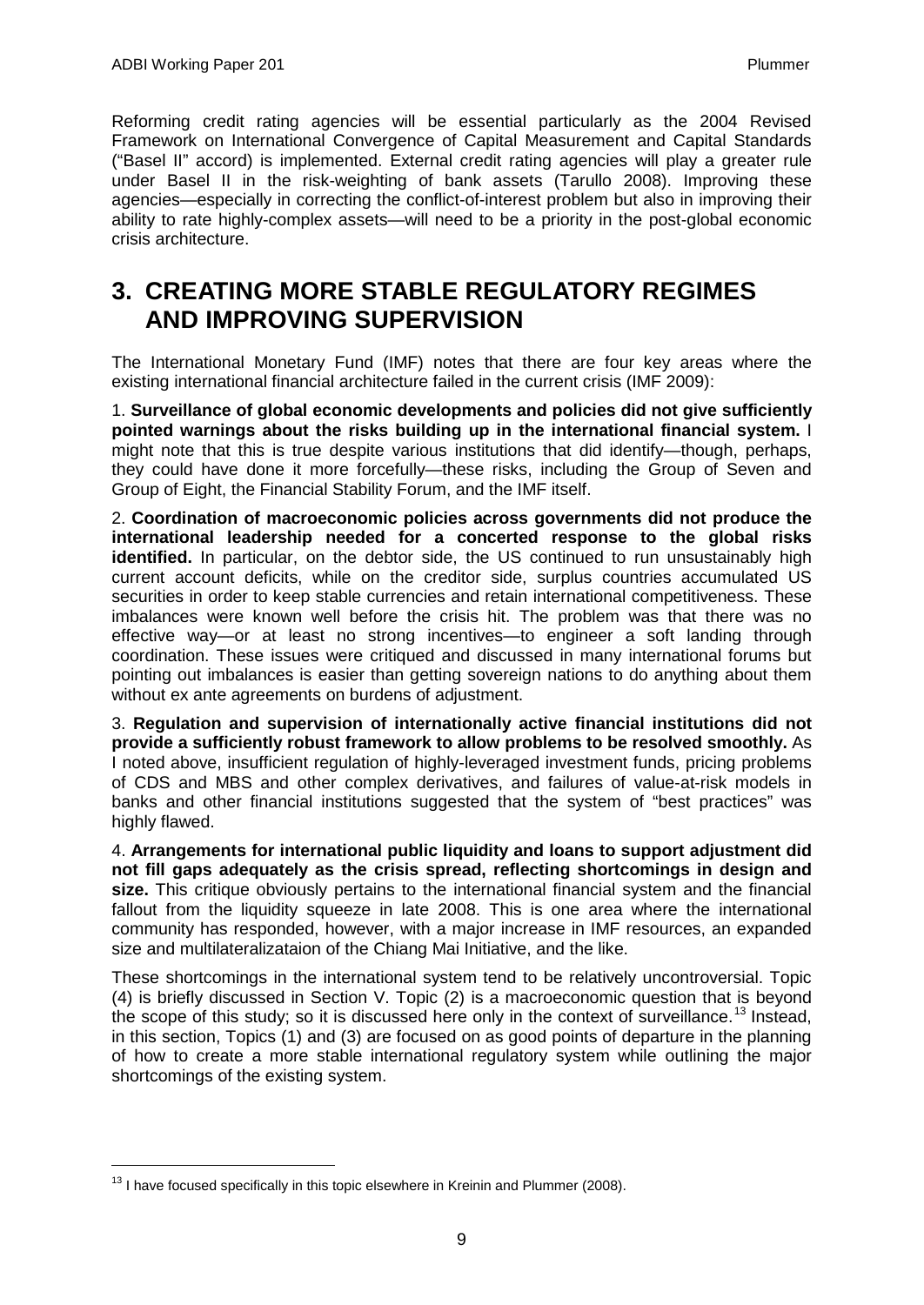#### <span id="page-13-0"></span>**3.1 Key Issues in Creating a More Efficient Regulatory and Surveillance Framework**

Many financial institution-related variables require reform in order to create a more stable and robust global financial system. Of course, as finance is the business of risk, there can be no iron-clad way of imposing certainty without stifling innovation and efficiency. Still, I would suggest that some of the most salient areas that beg reform would be the following.

1. The global economic crisis revealed a need to improve information dissemination and transparency. As previously mentioned, these areas would include: improved disclosures on exposures assumed by large and complex (bank and non-bank) financial institutions; greater disclosure, assessment, and analysis of complex "structured products"; revamping of indicators of financial stability analysis to focus on improved early-warning mechanisms; and improved transparency in over-the-counter derivatives markets, in particular CDS (Johnson et al. 2009). I would argue that these are the most important areas in need of reform in the post-global economic crisis era, not the least because they are so closely linked to all the other areas.

2. In a global economy, it is essential to develop common rules in order to prevent the most risky activities moving to areas where there is the least regulation. Thus, it is important to improve cross-border arrangements for financial regulations. There do exist best practices to avoid "regulatory arbitrage" and improve burden-sharing across jurisdictions by international financial institutions, but these need to be strengthened considerably given the nature of the modern international financial regime. In particular, ground rules should be improved and cooperative approaches in times of crisis ameliorated (IMF 2009).

While there has been a good deal of effort to harmonize bank prudential requirements and supervisory practices across countries, the threshold for intervention differs considerably across countries, as was clear in the global economic crisis (IMF 2009). This also could lead to regulatory arbitrage.

3. Related to issue (2), international rules on host vs. home responsibilities in times of crisis need to be enhanced, as the dearth in rules in this area has become increasingly problematic as international financial services become more integrated. Supervisors' obligations to their own citizens take priority over foreigners in the absence of ex ante agreements, and problems in a local institution can lead to crisis in a foreign country. For example, Italian-owned banks comprise 20% of the Polish banking market, but their assets account for only 4% of the Italian market (IMF 2009). Burden-sharing and rules-covering cross-border bank resolution, therefore, need to be clearly specified, as in the time of even a small crisis in an Italian bank, Italian regulators could provoke a crisis in Poland.

4. While there were many warnings that the financial systems in the US, European Union, and elsewhere were exhibiting problems well before the crisis hit, the speed and severity of the collapse beginning in 2008 were unanticipated. Clearly the system requires improved surveillance and early-warning systems. Given its mandate, the IMF has been quite proactive in stressing the need to improve these. For example, IMF (2009: 1) notes that:

> Vulnerabilities can arise from a variety of sources, including unexpected events, bad policies, misaligned exchange rates, creditfueled asset booms, external imbalances, or data deficiencies that obscure trends. To gain traction, surveillance needs to be reoriented to ensure warnings are clear, to successfully connect the dots, and to provide practical advice to policy makers.

It would be difficult to disagree with such a recommendation. However, the devil is in the details. When is it clear that an asset boom is a problem? What are acceptable imbalances, and who should bear the burden of adjustment? For example, prior to the global economic crisis, many pundits stressed that there were, indeed, asset bubbles that eventually would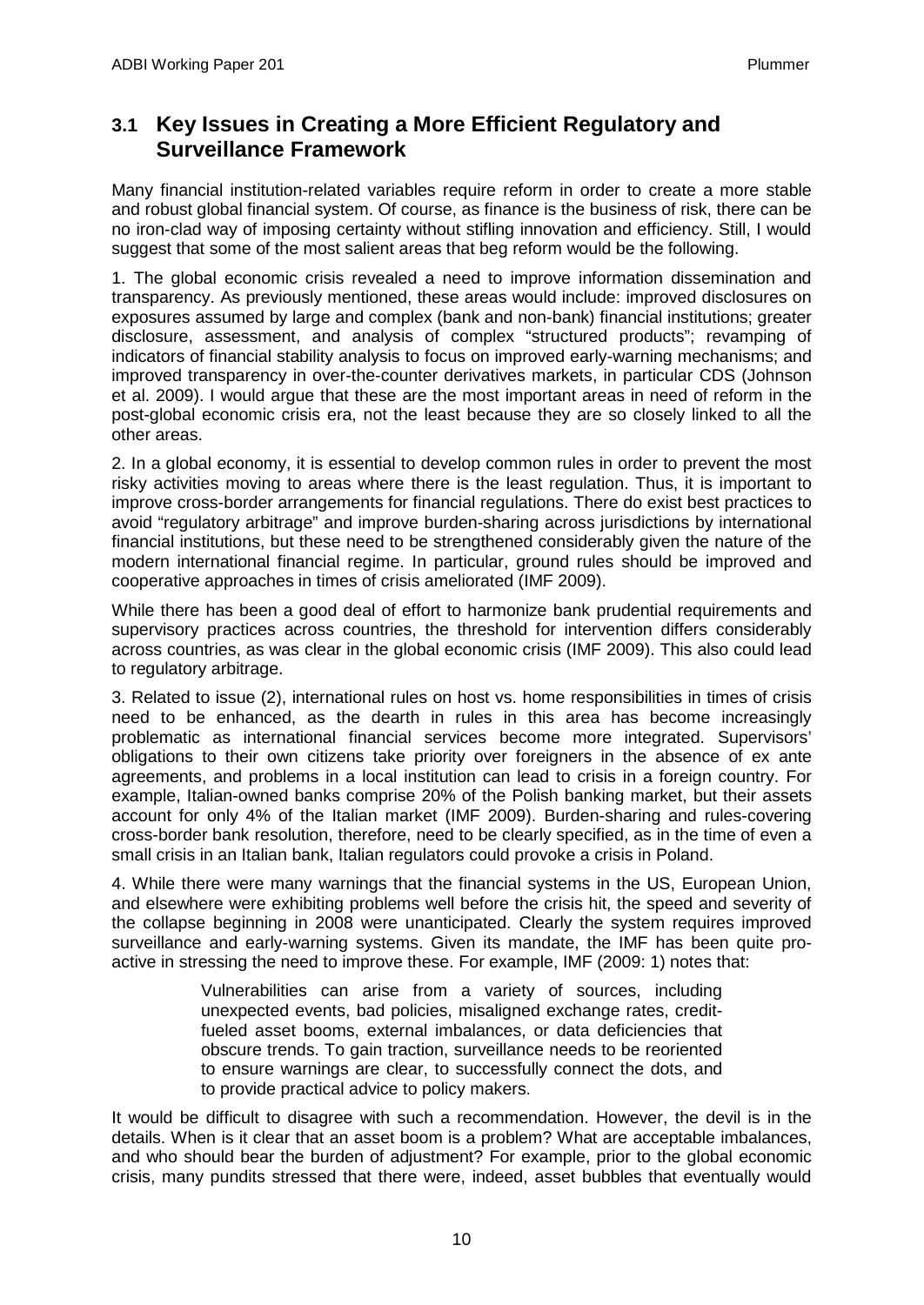pop, and imbalances were obvious.<sup>[14](#page-14-0)</sup> What is needed is not only an objective framework but also an effective way to determine the burden of adjustment. I would argue that in the current crisis, the latter issue was more of a problem than the former. It may be easier to address the burden of adjustment in the context of subregional and regional cooperation than at the global level, however.

5. In terms of macroeconomic surveillance, more attention needs to be focused on the exchange-rate issue. A considerable amount of attention has been paid to global imbalances and exchange-rate misalignments generally, though as I argue above, there is no reliable model that indicates when a situation is at the breakpoint. But there are also exchange rate issues that are recognized but generally ignored. For example, the "carry trade" phenomenon has been cited as a major force in moving exchange rates, especially the value of the Japanese yen but also the US dollar (e.g., vis à vis the euro). A lack of data on carrytrade transactions is probably to blame for this; still, if exchange rates adjust rapidly during times of crisis, they should be part of the metric. Also, there is, perhaps, a problem in terms of currency mismatches exacerbated by excessive leverage that persists. As noted by Morris Goldstein in a recent speech (Goldstein 2009):

> Clearly, regulation and supervision are not doing enough to discourage currency mismatching. We are not reflecting enough in our capital charges the message from uncovered interest rate parity that when an entity borrows in a low-interest foreign currency, it faces a higher risk that repayment will be made in a currency that has appreciated relative to when the borrowing was undertaken. We are not paying enough attention in our supervisory practices to the fact that foreign-currency loans to borrowers without a ready source of foreign-exchange earnings are more risky than those to borrowers with foreign-currency earnings: A foreign-currency mortgage for a homeowner carries greater currency risk than a foreign-currency loan to an exporter. And we are not putting enough of a public spotlight on rapidly growing currency mismatches before they unravel.

6. In order to avoid the pro-cyclical nature of financial crises, financial authorities need to adopt correct prudential regulations and encourage larger liquidity buffers. Value-at-risk models are structured such that a firm will take on more risk during benign periods but will retrench during a crisis. Hence, they lead to pro-cyclical investment strategies. Credit-risk management has the same effect. This problem is another reason why risk-management models need to be improved—e.g., applying smoothing techniques to credit risk capital allocations (Andritzky et al. 2009).

7. The "too big to fail" issue. The moral hazard problem is inherent in international finance. Hence, it is something that needs to be watched closely. As banks form the core of all financial systems and the moral hazard problem is clear in banking they tend to be the most closely watched. During the Asian crisis, just a few key banks dominated the financial markets of the crisis-affected economies, which led to excessive risk-taking.

But the same problems emerge in the case of large non-bank financial institutions, particularly highly-leveraged ones, and as they are less regulated, the potential for disaster can be even worse. Now, if these institutions did not pose a systemic risk, there would be less concern. But the global economic crisis has underscored that they definitely do.

In the post-global economic crisis world, this issue will need to be addressed, though there is surprising little work on it in the academic literature. Trillion-dollar bailouts of financial institutions are socially intolerable, particularly when it would appear that the current system is allowing the privatization of profits and the socialization of risks. One approach to

<span id="page-14-0"></span> <sup>14</sup> *The Economist* magazine has examples of this.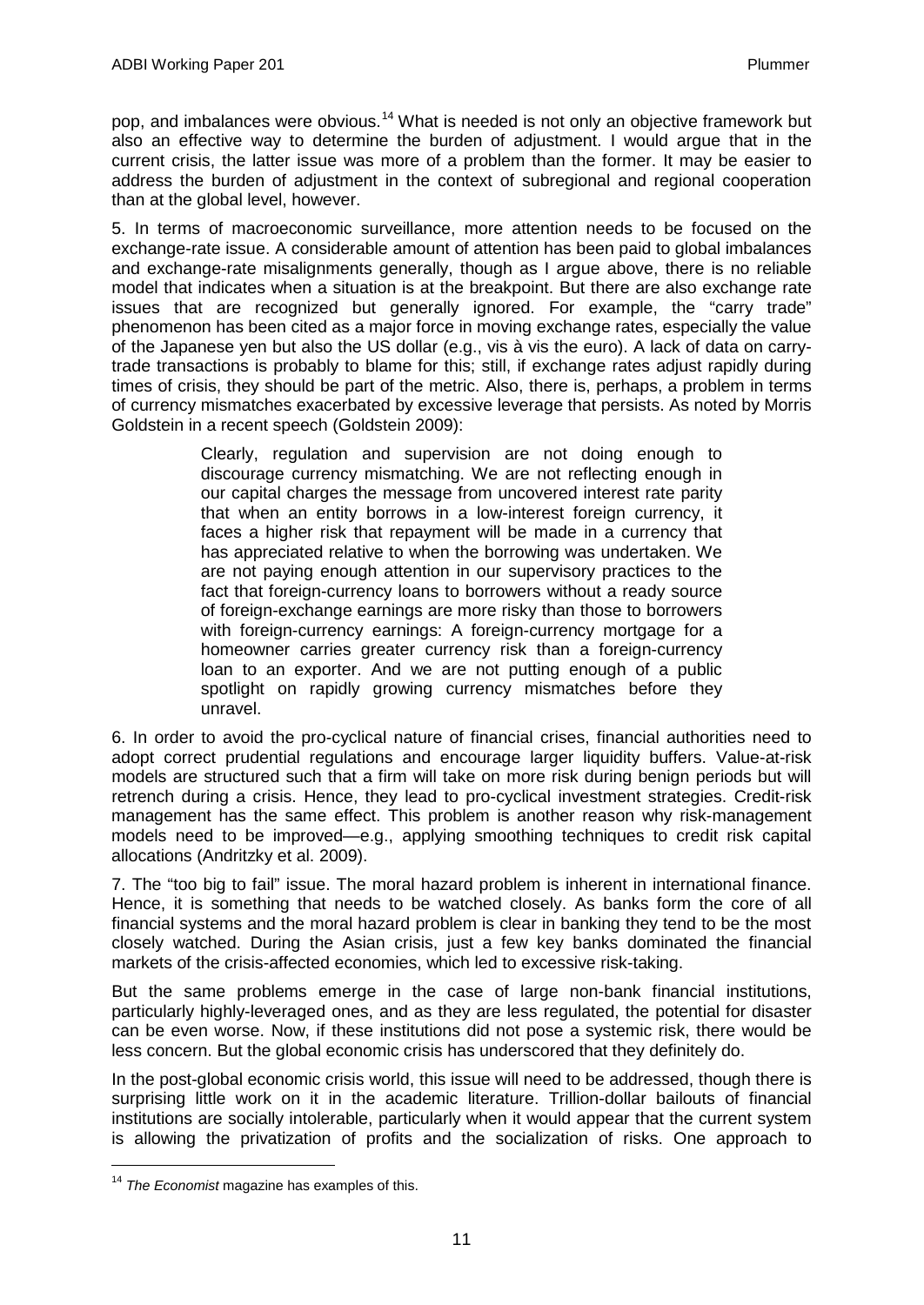regulation in this regard would be to keep it as light as possible, but to ensure that the failure of one financial institution would not cause systemic risk and force a government-engineered bailout. This would provide a very strong incentive for non-bank financial institutions to autoregulate—e.g., improve significantly their risk and investment strategies and adopt bestpractices. However, the issue begs the question as to what is "too big to fail" and what to do about those that meet that criteria.

# <span id="page-15-0"></span>**4. FACTORS NECESSARY TO IMPROVE CAPITAL MARKETS IN ASIA**

Above I mainly focused on issues related to reform of the global financial architecture at various levels. As the global economic crisis began in the US and other developed countries, the analysis was mostly focused on those countries. In this section, the discussion moves to application to Asia.

#### <span id="page-15-1"></span>**4.1 The Need for Better Financial Markets in the Region**

As finance is the oil that makes the real economy run, improving financial markets in the region is essential. Market growth may be considered from three perspectives: the supply, demand, and institutional aspects of financial markets. First, Asian countries have generally had high savings rates, at least compared to other developing countries. Given the region's growth prospects, demographics, institutional characteristics, and savings behavior, it is likely that this supply of savings will continue to be high over the medium-long term.

So where have these savings been going? Before the 1997 Asian crisis, a large share was invested in speculative markets such as real-estate ventures. A considerable amount also went overseas, especially to the US but also to Europe, only to come back to Asia in the form of short-term bank lending. The lack of financial instruments and capital market information reduced the options offered to savers in Asia, be they households or institutions such as pension funds. The highly developed financial markets outside the region, which were deemed low-risk and characterized by economies of scale, made it all too easy to avoid the hard choices and institutional reform needed to rectify this.

Second, in recent decades Asia has been the most dynamic region in the world with a very strong demand for credit. Infrastructure demand in particular is expected to grow significantly in the future. Moreover, as most Asia economies now have fiscal deficits, they are being forced to find cheap and innovative ways of raising funds, or at least there is a much higher incentive to do so. This strong demand for investible funds will no doubt persist over the medium-long term. Further, from a political point of view, Asian economies have been nervous about such a high reliance on intermediation outside the region, a nervousness that was all too justified in light of the global economic crisis.

How has the region been able to finance its investments? To date it has mostly been through bank lending. Outside the financial centers of Japan and the Asian newly industrialized economies, equity markets tend to be thin, highly-volatile, and illiquid; fixed income markets are even less developed, particularly corporate debt markets in the developing Asian economies. While a strong reliance on bank lending is not necessarily an impediment to longer-term economic development—the continental European financial model, for example, is based much more on bank intermediation—it strongly limits the options available to firms and places a greater strain on the banking system…as well as creating a disproportionate reliance on the banking system for the health of the economy (which can, among other things, cause moral hazard problems in itself, as was evident during the Asian crisis).

This lack of diversity in investment vehicles in many Asian economies has been burdensome for the larger companies and public-sector equities facing limited sources of funds at home;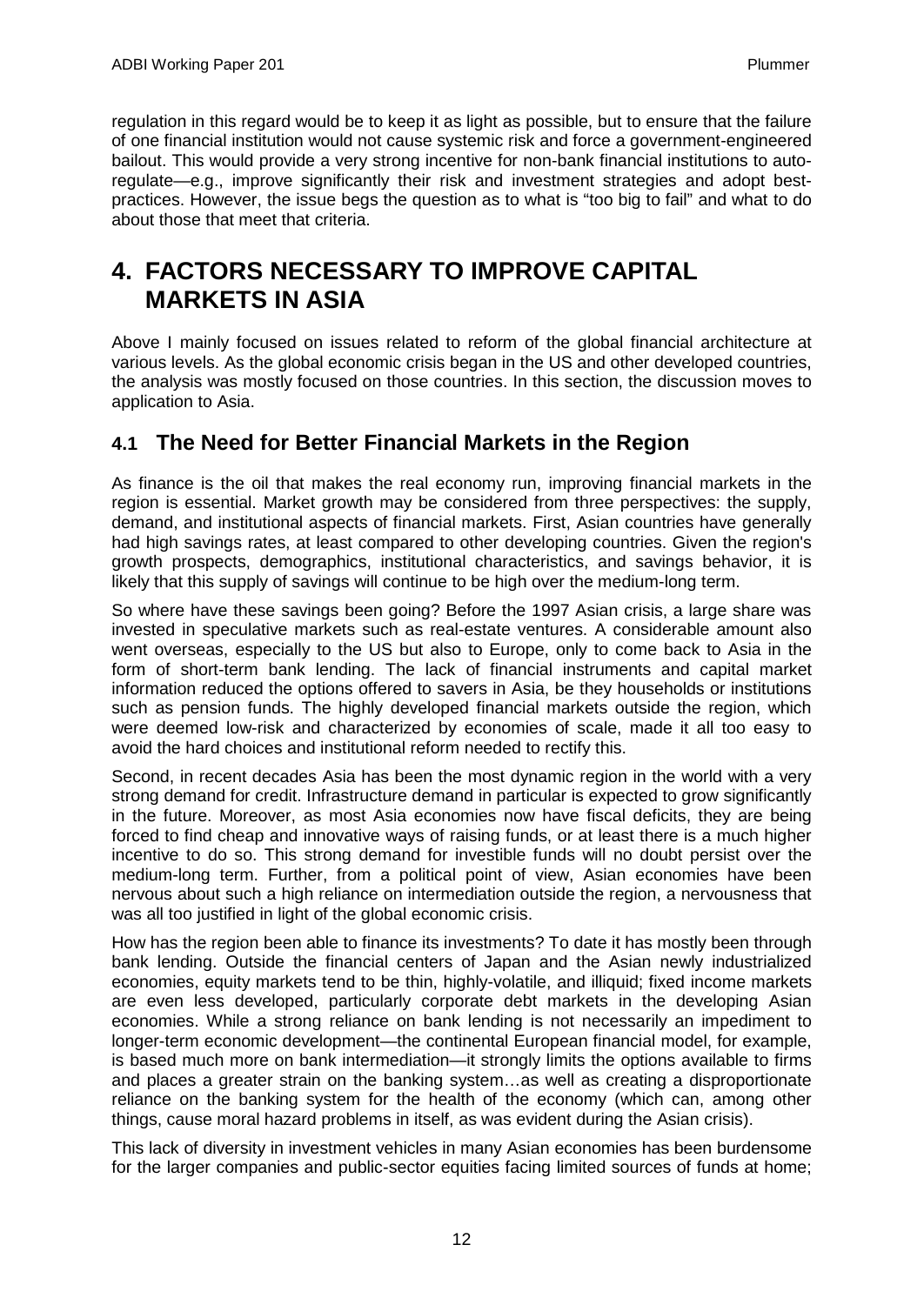either they work through the local banking system or they try to tap international markets, listing directly or via the bond markets. This strengthens the liquidity and efficiency of developed-country markets but to the disadvantage of local development. Moreover, small companies, and especially start-up companies (so important in the information and communication technology age) can be left out of the system completely, as banks have a natural tendency to rely on larger, more established clients and venture capital markets are generally absent. The lack of a reliable yield curve in many developing Asian economies has been a perennial problem for corporate issues.

Thus, the huge supply of savings and strong investment demand in Asia was (and is) directly or indirectly intermediated outside the region, or if it took place inside the region, it was done mostly through the local banking system. The shortcomings of such a situation are obvious; most importantly, it makes the system entirely dependent on the banking system and creates high-exposure to the actions of market participants of, and the economic performance in, countries outside of the region. It also develops a tendency toward double-mismatches. The global economic crisis has affected Asia through not only the real-side effects of decreases in export demand but also the financial channels, including the wealth effect, trade finance, and the drying up of international liquidity.

The processes for addressing immediate problems of the banking system due to the Asian crisis have been generally successful—e.g., in increasing foreign partnerships in the sector, new business lines and other forms of asset diversification, greater transparency, and improved supervisory and regulatory systems (Adams 2008). Policymakers in the region have also turned their attention to market diversification and deepening issues, but with less success. Nevertheless, most countries have enacted or have plans for reforms designed to deepen equity markets, and to create deeper and more liquid bond markets (discussed more fully in Section V). In this sense, the Asian crisis, though extremely costly in terms of social and economic costs, had a positive side in that it is forcing governments to expand capital markets and strengthen financial systems, thereby increasing the potential for future sustained growth and, hopefully, mitigating the effects of any future crisis. As Robert J. Shiller notes in his influential book, *Irrational Exhuberance* (2000: 228–229):

> Given that speculative bubbles tend to occur, their eventual bursting may indeed be on balance a good thing. The Asian financial crisis of 1997-98, sparked by the withdrawal of world investors from Asian markets, may be viewed not as a crisis in the long-term sense but as a sanity check that prevented what might have turned out to be a more disastrous speculative bubble from ever developing.

Of course, today Shiller would no doubt say that the lack of a "sanity check" in the OECD countries did, indeed, lead to disastrous speculative bubbles.

The need to finance emerging government deficits in the region, robust demand for infrastructural projects, and ambitious business plans of many private-sector companies make the development of asset markets a natural priority, though a major challenge. According to numerous recent studies, including those conducted by the ADB Institute in Tokyo, ADB in Manila, and the Asia-Pacific Economic Corporation, much remains to be done in strengthening the local markets. To summarize briefly some of the findings from these reports, market impediments include: lack of reliable yield curves and liquidity in the markets; lack of local institutional investors that are active in the market; underdeveloped clearing and settlement systems; weak protection of intellectual property; and insufficient protection and fiduciary responsibilities. As I argue in this paper, the global economic crisis will require new financial and regulatory frameworks. In this sense, development of local and sub-regional financial markets reform should be undertaken in the context of the emerging "best practices" framework, which hopefully will be superior to the previous one.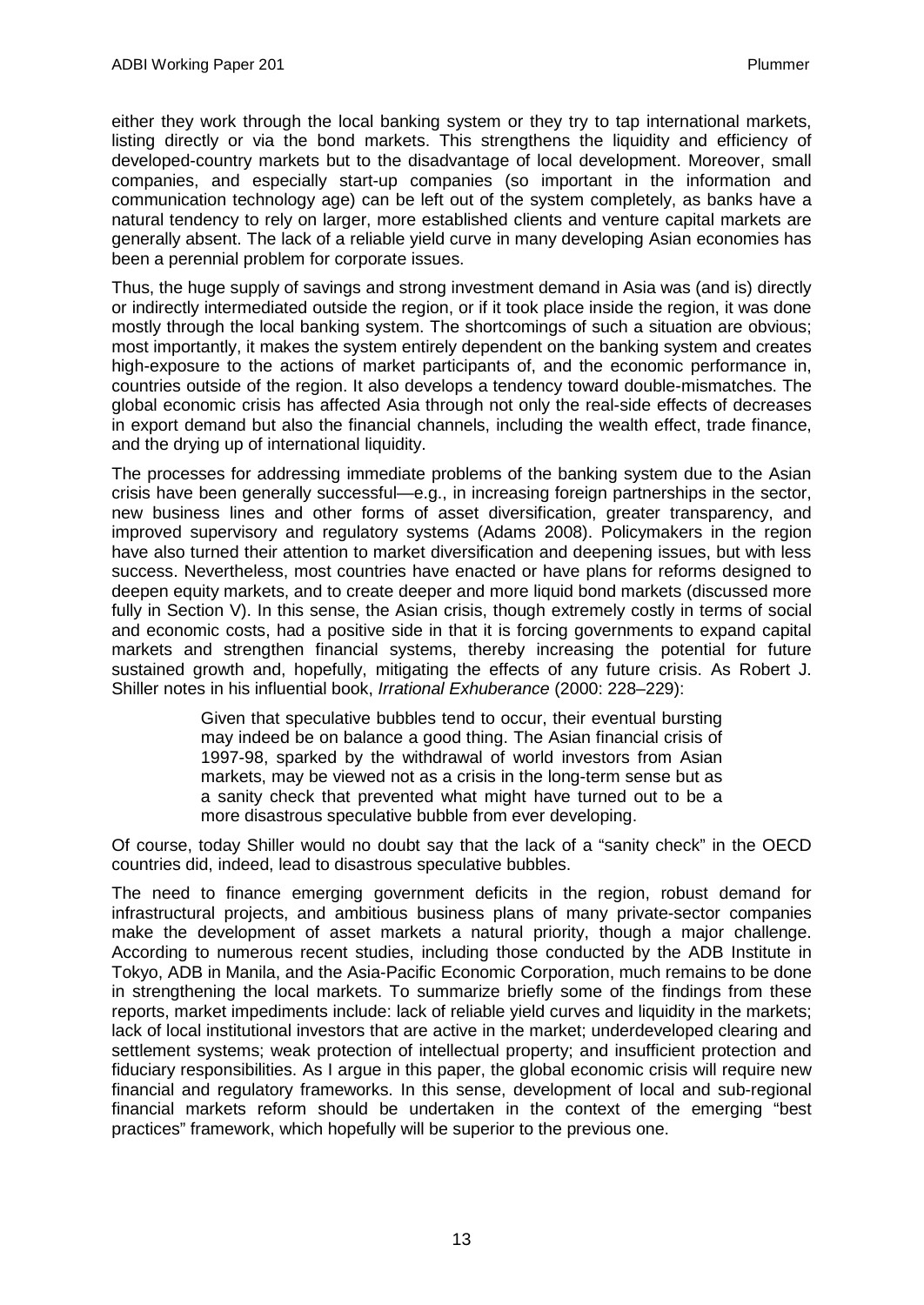While developing asset markets in Asian developing economies are mainly a challenge for local governments, there is a strong case to be made for concerted development and regional integration of these markets.

#### <span id="page-17-0"></span>**4.2 Financial Cooperation to Date**

There exist many excellent reviews of surveys of financial cooperation in the Asian region, including Henning (2002), de Bouwer (2005), ADB (2008), and Hamanaka (2009). The review here is a cursory one. But before beginning, I would note that, while formal trade agreements in Asia are more numerous and advanced than financial arrangements, it is notable that real-sector and financial cooperation are developing simultaneously in Asia. The normal sequencing—e.g., in the case of the European Union (EU) and the North American Free Trade Agreement (NAFTA)—has trade cooperation deepening well before financial cooperation. In part, this reflects the timing of Asian regionalism: Asian regionalism took off after the Asian crisis, and given the financial nature of that crisis, cooperation in this area was only natural. However, it also reflects the recognition of the importance of financial cooperation in bolstering real-sector competition and economic growth.

One might trace the first modern initiative in favor of monetary/financial cooperation in East Asia under the Association of Southeast Asian Nations (ASEAN)+3 framework to be the original "Miyazawa Plan," which was initiated by Japan during the Asian crisis to create an Asian Monetary Fund to supplement the IMF. The plan was opposed by the IMF and the US, but eventually led to the establishment of currency swap arrangements among East Asian countries (basically bilateral swaps between Japan and individual countries at first) at ADB's annual meeting in May 2000 (also known as the "Chiang Mai Initiative"). These swaps have grown in terms of nominal values and the agreement was upgraded in May 2009 to be the "Chiang Mai Initiative Multilateralized" (CMIM), in which the swap arrangements have been multilateralized and the total value has risen to US\$120 billion in the form of an "Asia Fund" facility. Indeed, the CMIM seems to be similar to what was envisioned in the Asian Monetary Fund. While multilateralization of the Chiang Mai Initiative was proposed well before the demise of Lehman Brothers and the onset of the global economic crisis, uncertainties related to the unfolding of the sub-prime crisis in the US gave it momentum.

The Executives' Meeting of the East Asia and Pacific Central Banks (EMEAP) is a forum of regional central banks whose goal might be characterized as ultimately developing an "Asian BIS" (Hamanaka 2009). Like APEC itself, it began essentially as a Japanese initiative and its first meeting was held in Tokyo in February 1991. It was institutionalized in July 1996. It meets semi-annually and is mainly a forum for dialogue, exchange of information, and other technical matters. It has three working groups—i.e., financial markets, payment and settlement systems, and bank supervision—which essentially parallel the BIS; however, it does not have a formal secretariat.

Under the EMEAP, the first Asian Bond Market Fund (ABF-1) initiative was launched in June 2003 with an investment of US\$1 billion in Asian bonds (de Brower 2005). This was followed in April 2004 with ABF-2, which was created in 2005 and invested in local currency denominated bonds with initial seed money of US\$2 billion. The ABF initiatives are managed under the auspices of the BIS and are funded through pools of reserves of the EMEAP central banks. While the value of investments under the ABF framework is trivial compared to the stock of foreign exchange reserves in the region, this fledgling process constitutes an interesting initiative particularly in its purchasing of locally denominated bonds (and counter the "original sin" problem in international finance). Nevertheless, many barriers exist to the development of the ABF, both in terms of cross-border impediments (e.g., capital and foreign exchange controls, regulatory barriers, and delivery and settlements problems), and localmarket impediments (e.g., taxes, regulatory fragmentation, and insufficient market infrastructure).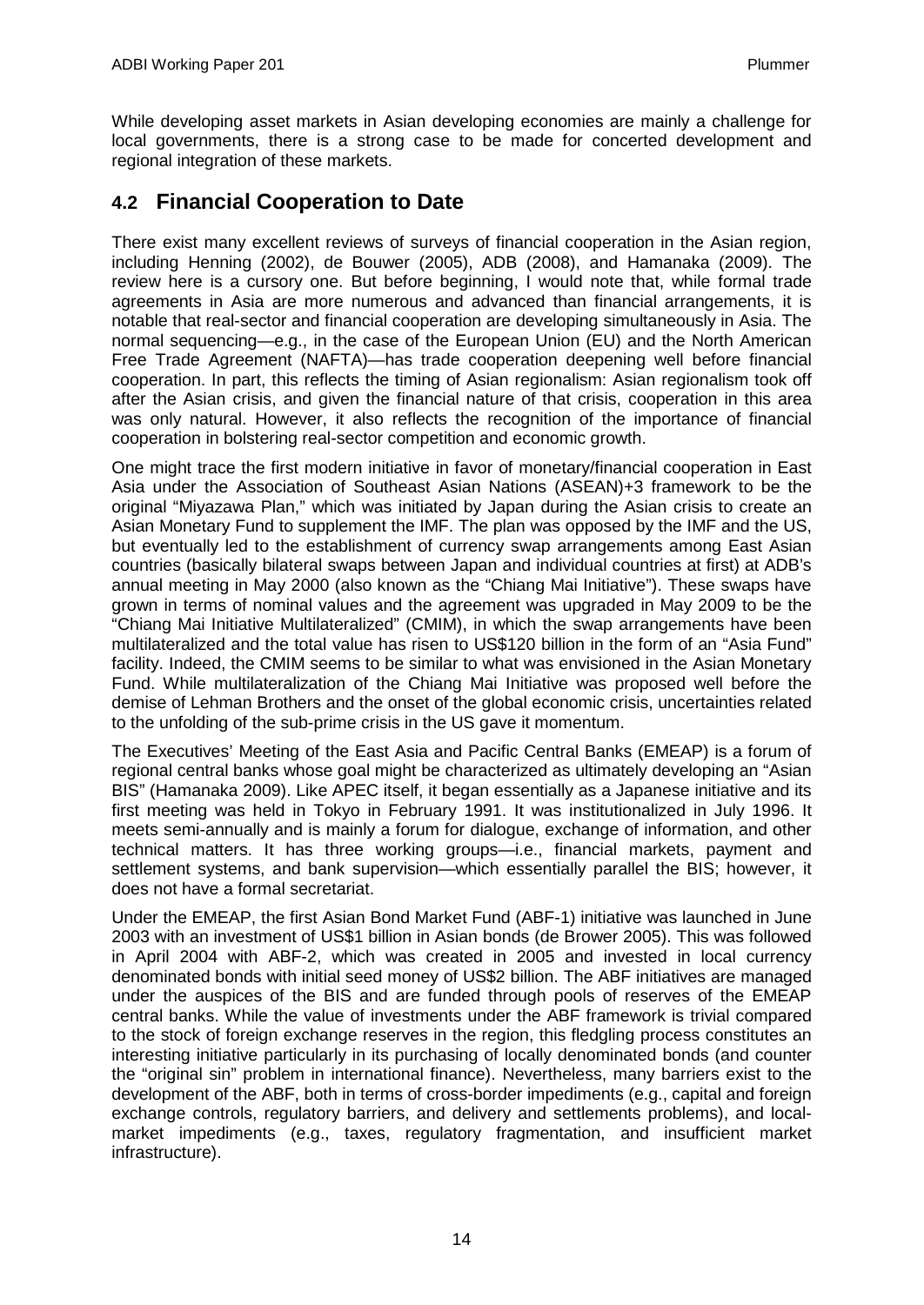There are a number of other cooperative groups in the region, including the ASEAN+3 Finance Ministers Meeting (ASEAN+3 FMM) and the APEC Finance Ministers Meeting process. Established in the wake of the Asian crisis, the ASEAN+3 FMM focuses on financial sector cooperation, surveillance (including monitoring of capital flows), and policy dialogue. The Chiang Mai Initiative was developed as part of the ASEAN+3 FMM, as was the Asian Bond Market Initiative. The Economic Review and Policy Dialogue (ERPD) was created mainly to strengthen cooperation in the area of regional surveillance and foster dialogue on global, regional, and national economic developments. In May 2005, the ASEAN+3 Finance Ministers integrated and enhanced the ERPD with the Chiang Mai Initiative framework.

The APEC Finance Ministers' Meeting was first convened in 1994 as a one-time event, but under US influence was extended as a discussion forum on a regular basis (Hamanaka 2009). It henceforth became a "process" and is now aptly called the APEC Finance Ministers' Process (FMP). The FMP provides an annual forum for APEC member economies to exchange views and information on regional macroeconomic and financial developments and on national and regional policy priorities. Partners include ADB, the Inter-American Development Bank, the World Bank, and the APEC Business Advisory Council.

In short, at the Asia-Pacific and Asian levels, there exist a number of forums dedicated to dialogue, exchange of information, and technical interaction. However, concrete initiatives in the form of applied financial cooperation initiatives are less impressive, with the exception of the CMIM.

At the subregional level, ASEAN has been fairly active in the area of finance, though obviously real-sector integration takes a priority. The *Ministerial Understanding on ASEAN Cooperation in Finance* (March 1997) sets out the broad goals for cooperation in diverse areas of finance and macroeconomics, including banking, capital markets, insurance matters, taxation and public finance, as well as in exchanging information on developments affecting ASEAN countries in various multilateral and regional organizations. Realizing the importance of developing capital markets in the region, the ASEAN finance ministers endorsed a Finance Work Programme designed to deepen capital markets in ASEAN. In the Joint Ministerial Statement of the Fourth ASEAN Finance Ministers Meeting (25–26 March 2000), the ministers agreed that ASEAN should "…further strengthen corporate governance practices, including transparency and disclosure, and establish a regional framework for the development of the ASEAN bond market. Our aim is to develop and deepen ASEAN's capital markets, particularly bond markets." On 15 December 1997, the ASEAN heads of government focused on the need to move toward greater regional cohesion and economic integration, as expressed in the ASEAN Vision 2020 statement. In this document, they pledged, among other things, to maintain regional macroeconomic and financial stability through closer cooperation in terms of monetary and financial policies. The next year (15 December 1998) in Viet Nam they agreed to the "Ha Noi Plan of Action," which calls for: (1) maintenance of financial and macroeconomic stability; (2) strengthening of the financial systems; (3) liberalization of financial services; (4) intensification of cooperative efforts in monetary, tax, and insurance matters; and (5) developing ASEAN capital markets.

The ASEAN Economic Community (AEC) was formally launched in January 2007 and is slated for completion (for the ASEAN-6) by 20[15](#page-18-0). The AEC Blueprint,<sup>15</sup> which delineates the areas to be included in the AEC program, has four principal areas of focus: creation of a single market and production base; a more "competitive economic region"; "equitable economic development"; and enhanced integration in the global economy. Measures related to capital markets are included under the "single market and production base" and promise a "freer flow of capital." In fact, most concrete measures really refer to concerted efforts to develop national capital markets, rather than any grandiose regionally-integrated market. In

<span id="page-18-0"></span><sup>&</sup>lt;sup>15</sup> The AEC Blueprint was formally approved by the ASEAN Heads of State on 20 November, 2007 ("Declaration on the ASEAN Economic Community Blueprint").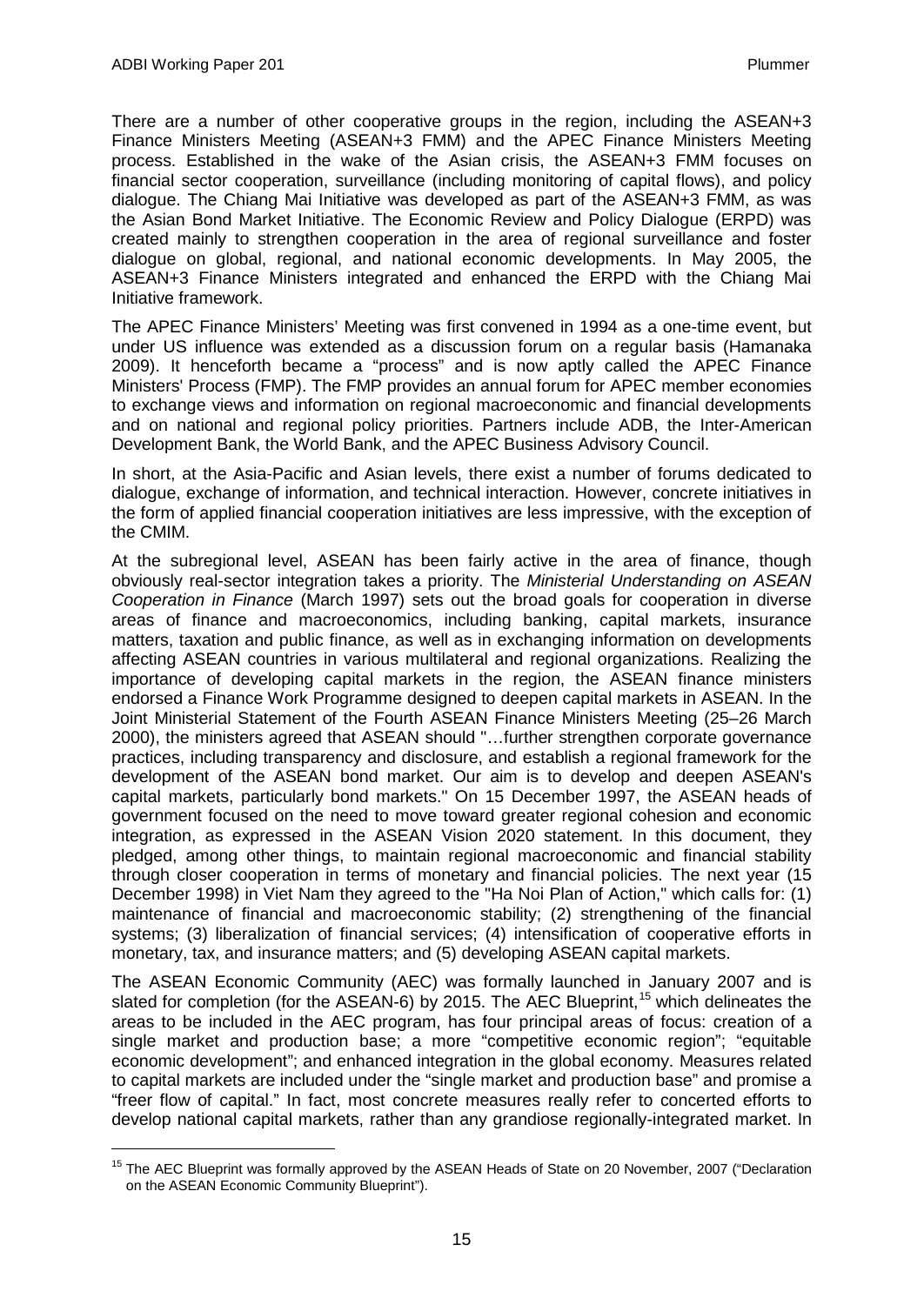fact, while the blueprint does include harmonization of standards, some aspects of mutual recognition (e.g., with respect to professionals working in the area), and measures to broaden the base of ASEAN debt issuance, the approach is a cautious one, with references to the need to maintain stability, adequate safeguards, and promote liberalization carefully.

## <span id="page-19-0"></span>**5. IMPROVING APPROACHES TO COOPERATION AND COORDINATION: OPTIONS FOR ASIA**

### <span id="page-19-1"></span>**5.1 Optimal Levels of Cooperation: Global, Regional, or National?**

In considering new approaches to financial cooperation, the level at which cooperation should take place should be considered first. **[16](#page-19-2)** Europe long grappled with this problem on the way to launching its Single Market Programme. A key idea that emerged was "subsidiarity," namely that policy should be adopted at the most decentralized level possible. Subsidiarity suggests that trade and competition policy need to be formulated at the EU level, because these activities involve more than one nation, but business-related policies and taxation can take place at the national level provided that they do not disadvantage nonresident member-state participants. Global economic cooperation might embrace the same concept: cooperation at the global (regional, national) level should address policy externalities that are global (regional, national).

Subsidiarity also argues for regional solutions where the externalities are primarily regional. In practice, the policies may have a disproportionate impact on a region, suggesting a corresponding policy role. This becomes even more compelling if political influences are factored in: a policy that may be feasible at the regional level may be difficult or impossible at the global level, due to indifference or opposition by non-regional actors.

Examples are not difficult to find. The EU would gain more from free flows of labor from throughout the world, rather than from just among member states, but such a solution would be politically impossible. Still, the EU is better off with free flows of labor at the regional level than none at all. Similarly, the World Trade Organization members would benefit most from global free trade, a system that they have been pursuing for many decades. Yet regional trading agreements, such as free-trade areas (FTAs) and other forms of deep integration can be productive as well, and have been blossoming throughout the world because global cooperation is often unobtainable. Second-best approaches to cooperation may make sense if they are superior to the status quo and, ideally, can make first-best cooperation at the global level easier.

Figure 1 summarizes ongoing initiatives at the global, trans-Pacific, and Asian levels in the areas of financial and monetary cooperation. Most initiatives at the global level are informal, except for those involving the IMF. The same is generally true at the trans-Pacific level. More is being done at the Asian regional level. ASEAN initiatives have been the most ambitious. The CMIM is also an important concrete initiative emerging out of the ASEAN+3 framework. In fact, The CMIM is an example of an initiative that can promote a stronger regional response to crises. If CMIM is seen as a viable alternative to the IMF and good source of insurance, it will enable countries to undertake more aggressive policies to stimulate their economies and to develop new regional sources of demand. It would do this by reducing the need to accumulate new reserves, and by increasing governments' confidence in their ability to sustain expansionary policies.

<span id="page-19-2"></span><sup>&</sup>lt;sup>16</sup> This discussion borrows from Petri and Plummer (2009).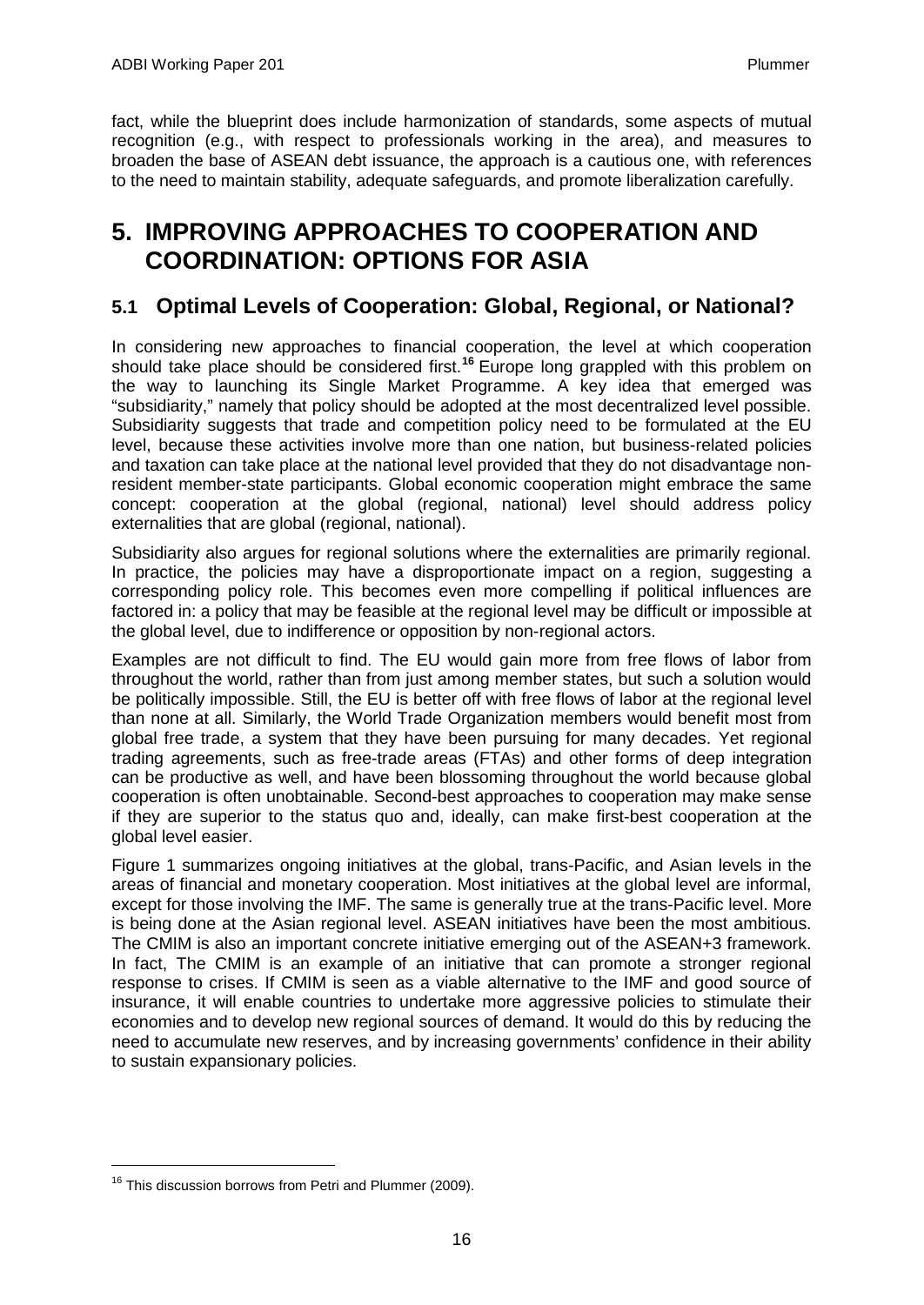|                                              | Global                                                                     | Trans-Pacific                                             | Asian       |
|----------------------------------------------|----------------------------------------------------------------------------|-----------------------------------------------------------|-------------|
| <b>Macroeconomic Policy</b><br><b>Policy</b> | 1. Group of Seven 1. APEC FMP<br>3. IMF Surveillance<br><b>4. ASEAN DP</b> | 2. Group of Twenty 2. Bilateral dialogues Review Dialogue | 1. Economic |
| <b>Financial Regulation</b>                  | 1. BIS<br>2. Financial Stability<br><b>Board</b>                           |                                                           |             |
| <b>Liquidity Support</b>                     | 1. IMF                                                                     |                                                           | 1. CMIM     |

| <b>Figure 1: Macroeconomic and Financial Cooperation Initiatives</b> |  |
|----------------------------------------------------------------------|--|
|----------------------------------------------------------------------|--|

APEC FMP = Asia-Pacific Economic Corporation Finance Ministers' Process, ASEAN DP = Association of Southeast Asian Nations Dialogue Partners, BIS = Bank for International Settlements, CMIM = Chiang Mai Initiative Multilateralization, IMF = International Monetary Fund.

Source: Adapted from Petri and Plummer (2009).

#### <span id="page-20-0"></span>**5.2 Monitoring and Coordination under the Asian Financial Stability Dialogue (AFSD)**

As was noted above, the AFSD, which would include finance ministry and central bank officials, financial regulators and supervisors, and market participants, was proposed by ADB President Kuroda as an early warning system to ameliorate surveillance of the region's financial markets. There is some precedence for this. In the wake of the Asian crisis, the ADB partnered with crisis-affected economies to create the ASEAN Surveillance Process (ASP), which was designed to monitor economic fundamentals of the ASEAN member states and provide an early warning mechanism. The ADB invested significantly in the ASP, including in terms of capacity building for the staff of the finance ministries and the central banks. The ADB also has the "Asian Bond Monitor," that tracks not only movements in Asian bond markets but the economic fundamentals that drive them.

Expanding, deepening, and nesting the activities of the ASP in the form of a more comprehensive AFSD makes sense from a variety of economic perspectives. First, it would be an effective way to share information and promote dialogue across the finance ministries and central banks in the region. This would help in macroeconomic planning, particularly with respect to potential adverse movements in the markets.<sup>[17](#page-20-1)</sup> Second, an effective monitoring system would improve transparency and would reduce market uncertainty. Third, it could be used as a means of "peer pressure" for economies that need to address underlying macroeconomic problems. Fourth, it could help the region develop joint positions that could reduce external imbalances.<sup>[18](#page-20-2)</sup> Fifth, it could be used as a means to coordinate responses to economic shocks and emerging crises (e.g., "stimulus plans"). Sixth, the AFSD could help Asian economies project joint positions in international forums. And finally, I argue below that the AFSD could be used as a vehicle to enhance regional financial integration.

Importantly, coordination under the AFSD would be tricky. It is one thing to dialogue and exchange information; as I note above, it is another thing to impose any decisions and rules

<span id="page-20-1"></span> $17$  Given the inter-connectedness of the Asian economies and the potential for "contagion" across markets, this is particularly important.

<span id="page-20-2"></span> $18$  For example, the extremely large US balance of payments deficit was funded in large part by Asian economies, that bought up US-denominated assets in order to maintain exchange-rage stability. The resulting build-up in foreign exchange reserves, though often mostly sterilized, affected the money supply and interest rates in a less-than desirable way. Countries were hesitant to revalue in part out of fear for losing competitiveness. An effect AFSD could have led to concerted approaches to address the problem.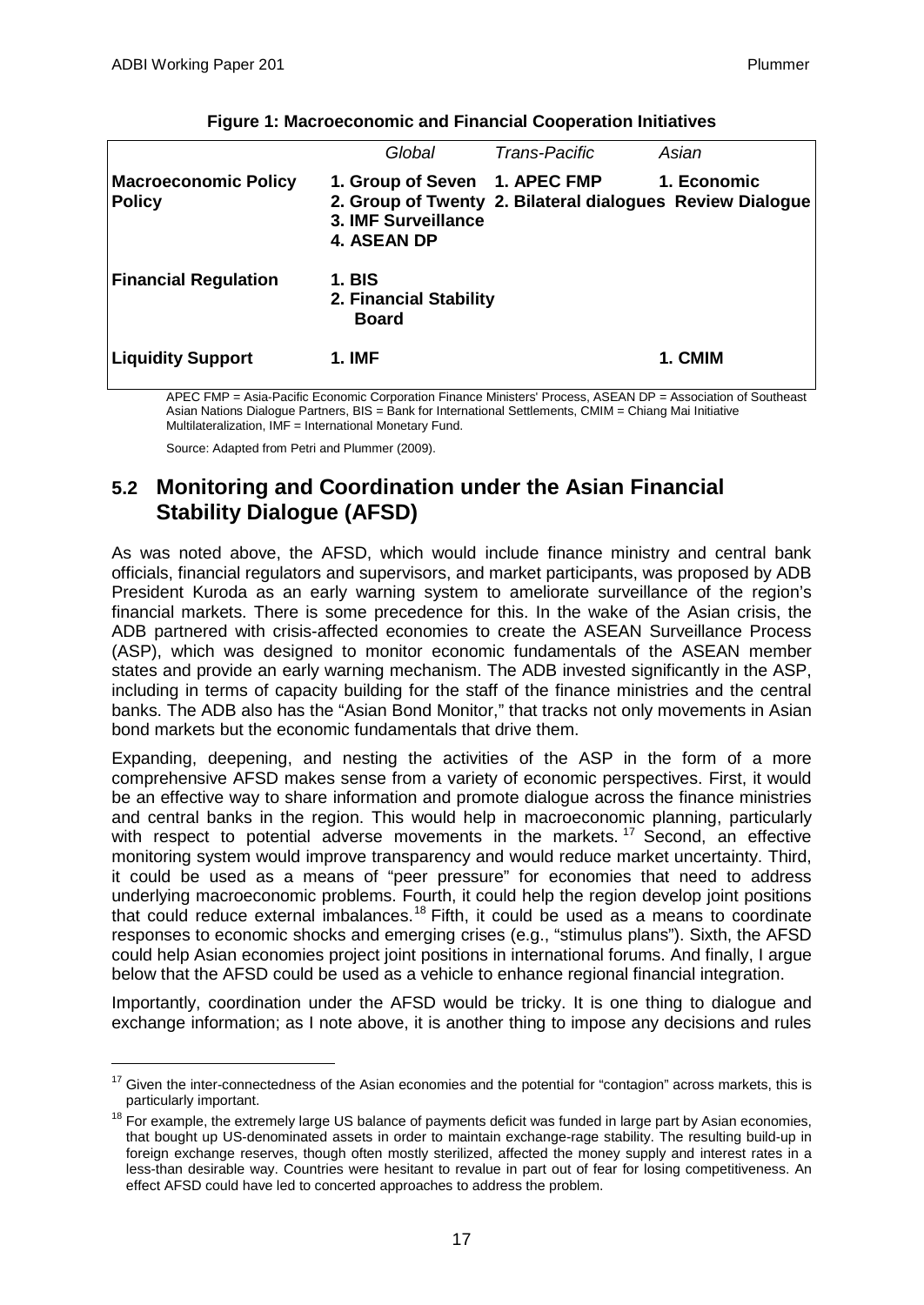pertinent to coordination. As the region embraces a generally common set of macroeconomic goals, coordination in this area may not be as difficult as it would be in the area of financial regulatory measures and norms. The latter would have to be developed cautiously and in a step-by-step manner, in order to create confidence and a solid foundation on which to build deeper forms of cooperation and coordination based on best-practices and the common goal of systemic stability.

As the AFSD is a new concept, there is precious little in terms of relevant literature. One exception is Setboonsarng (2009). He offers a suggested mandate and institutional structure for the AFSD. He suggests that the AFSD should report directly to the ASEAN+3 Summit and the chair of the AFSD should coincide with the chairmanship of the ASEAN-3 FMM, and it would meet at least twice a year. He also recommends the creation of a formal secretariat for the AFSD.

#### <span id="page-21-0"></span>**5.3 Interaction with the Financial Stability Board**

How would the AFSD relate to the Financial Stability Forum (FSF), which has now evolved into the Financial Stability Board (FSB)? The goals of the FSF, which was founded in April 1999, are closely related to those of the AFSD for the Group of Seven countries, that is, to promote international financial stability. The FSF held regular meetings of national authorities of the G-7 economies responsible for "…financial stability in international financial centers, international financial institutions, sector-specific international groupings of regulators and supervisors, and committees of central bank experts," (Financial Stability Board Press Release, 15 September 2009, p. 3) to exchange information and dialogue regarding financial supervision and surveillance issues. Three representatives from each of the Group of Seven countries participated, along with representatives from each of the major international groupings and organizations concerned with financial regulation.<sup>[19](#page-21-1)</sup> The FSF promoted the observance of standards and codes of its Compendium, which is a guide to more than 60 sets of standards and codes from a variety of international institutions. Many, including those relating to accounting and corporate governance, involve rules and norms that operate within private-sector institutions as well as having an public-sector dimension. Key developing countries were included in some of the working groups. For instance two countries that had experimented with capital controls, Malaysia and Chile, were included in the Working Group on Capital Flows.

The FSB superseded the FSF with its inaugural meeting 26–27 June 2009, in Basel. It has expanded membership and has a broader mandate to promote financial stability.<sup>[20](#page-21-2)</sup> It now includes seven regional economies: it has three participants from Japan (Bank of Japan, Ministry of Finance, and the Financial Services Agency); the People's Republic of China (People's Bank of China, Ministry of Finance, and the Chinese Banking Regulatory Commission); and one participant each from Singapore (Monetary Authority of Singapore) and Hong Kong, China (Hong Kong Monetary Authority); and three participants from India (Ministry of Finance, Reserve Bank of India, and the Security and Exchange Board of India), two participants from the Republic of Korea (Bank of Korea and the Financial Services Commission), and one from Indonesia (Bank Indonesia). Most major international financial institutions, international standard setting, regulatory and supervisory groupings, and committees of central bank experts, as well as the European Central Bank and The European Commission, are now members.

According to the FSB's inaugural press release (27 June 2009), it:

<span id="page-21-1"></span><sup>&</sup>lt;sup>19</sup> One representative each from Australia; Hong Kong, China; Netherlands; and Singapore, which are not Group of Seven countries, were included.

<span id="page-21-2"></span><sup>&</sup>lt;sup>20</sup> Details can be found at its homepage: [http://www.financialstabilityboard.org/.](http://www.financialstabilityboard.org/) This section draws from information available at that site.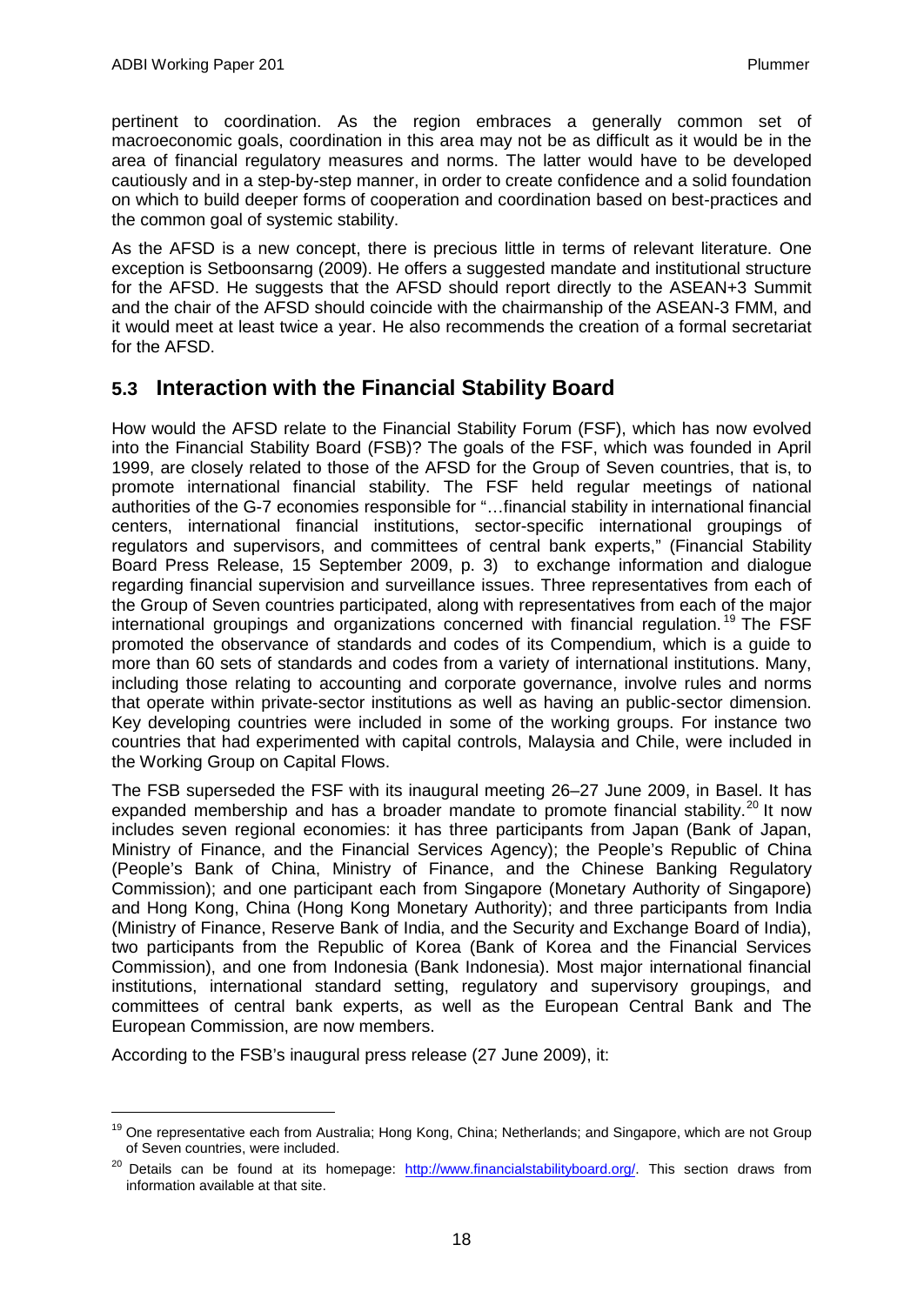The FSB's mandate is to assess vulnerabilities affecting the financial system; identify and oversee action needed to address them; promote coordination and information exchange among authorities responsible for financial stability; monitor and advise on market developments and their implications for regulatory policy; advise on and monitor best practice in meeting regulatory standards; undertake joint strategic reviews of the policy development work of the international standards setting bodies; set guidelines for and support the establishment of supervisory colleges; manage contingency planning for cross-border crisis management; and collaborate with the International Monetary Fund (IMF) to conduct Early Warning Exercises.

In addition to an FSB Plenary group, the new structure would include a steering committee and three standing committees: Vulnerabilities Assessment, Supervisory and Regulatory Cooperation, and Standards Implementation. The FSB's first meeting focused on the global economic crisis but was also forward looking in consulting about exit strategies from the extraordinary monetary and financial policies put in place during the global economic crisis.

In sum, potentially there could be a good deal of overlap between the AFSD and the FSF. However, addressing such an overlap and issues of mutual interest at the regional level can have some additional advantages over cooperation at the global level, just as FTAs may complement the World Trade Organization even though they should have the same goals. There is some common membership across the groupings and the objectives of the two groups are similar, though the AFSD would be more focused. Clearly, there would be a good deal of potential for collaboration on various financial stability and regulatory issues across the two groups. Still, the AFSD would be able to give priority to issues that affect its member economies the most. For example, while the FSB may place a high priority on coordinating with the IMF on early warning exercises related to inflation and budget deficits in Latin America and Africa, these issues would be less relevant in the Asian context. On the other hand, developing and applying best practices in regulatory regimes would obviously be a high priority in Asia.

A case in point regards the first missions of the FSB, which have been assigned by the Group of Eight. For example, the FSB and its chairman, Mario Draghi, were first tasked with investigating issues related to bonuses in the financial sector. This is certainly an important issue in light of the current global financial crisis and an obvious area in which the FSB should have expertise. But bonuses are not an issue for Asian financial policymakers. These latter policymakers may be much more concerned with financial issues related to rebalancing, the future role of the dollar, concerted capital-market deepening, and the like. There are a sufficient number of critical issues of high priority in Asia but that are lower in importance at the global level, and vice versa, to justify an institutional cooperative structure such as the AFSD. The same is true in the context of EU economies: while the FSB is an important forum, it is complementary rather than competitive with the many EU bodies related to financial cooperation.

#### <span id="page-22-0"></span>**5.4 The Case for Closer Financial Integration in Developing Asia**

As a final issue under the topic of options for regional cooperation, I consider the case for financial integration in Asia, particularly from the perspective of its developing member economies. Given the nature of the global economic crisis and the incentives facing Asian economies to diversify their respective financial structures, promoting regional financial markets is attractive. I argue above that this needs to be done mainly through reform and institutional building at the national level, but that regional approaches could strengthen this process, such as through the AFSD. I summarize the case for improving regional cooperation and integration of financial markets in particular below.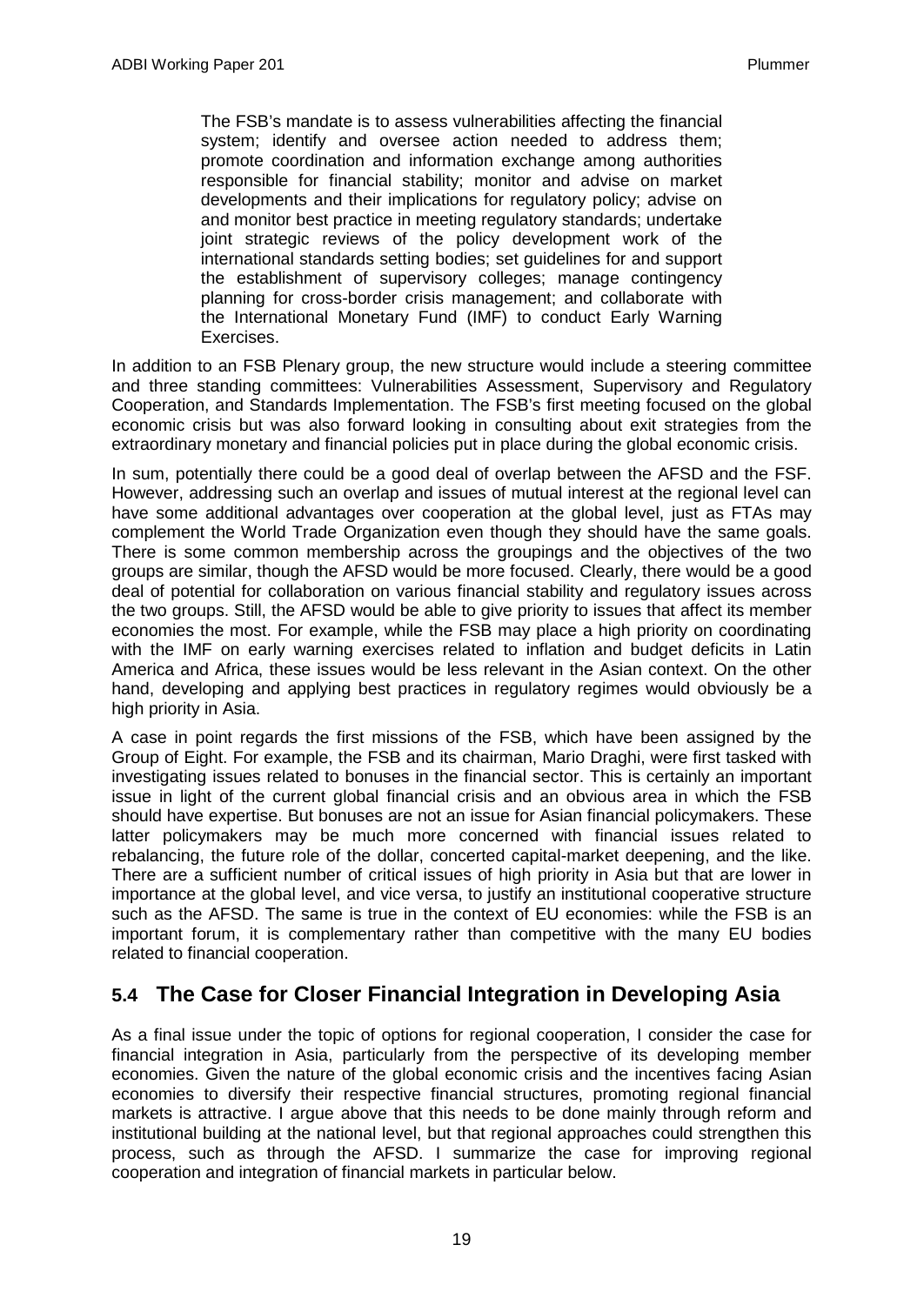First, I can identify a number of incentives regarding the bond market. As a vibrant bond market can be a sine qua non for the development of deep equity markets, it needs to be a high priority for developing Asian economies.

- 1. Growth in demand for bonds internationally offers myriad opportunities for East Asian/ASEAN countries to attract the attention of international institutional investors, investment banks, multinational lending institutions, and the like. Deeper domestic bond markets and facilitating cross-issuances and integration across Asian bond markets would increase investors' interest in the region; harmonization and liberalization that would be necessary in building such a regional market would also render the local markets more attractive, hopefully building the necessary critical mass to put them on the international radar screen.
- 2. As part of their respective financial reform programs, Asian countries have been trying to diversify their heavy reliance on the banking sector in favor of other financial intermediation vehicles, including equity and fixed income markets. Overreliance on the banking system has created many risks that could otherwise be avoided (as discussed in Section IV, there is also an important moral hazard problem). In particular, over-reliance limits the way in which a financial system can price risk efficiently, and reduces the options open to investors and borrowers. Allowing for greater cross-issuances of assets could deepen local markets and therefore enhance the financial integrity of the developing Asian countries, thereby mitigating or avoiding financial crises in the future.
- 3. Demand for bonds by the private sector and central banks in the region has been growing significantly, but Asian public and private investors tend to purchase them from outside the region when seeking portfolio diversification and high yields. This is a problem that the Asian Bond Fund is designed to address, but as noted above, it is only a fledgling initiative. I have argued that indicators point to a strong increase in this demand in at least the medium and certainly the long term, due to high savings rates, medium-term growth prospects, demographic change, and financial development in Asia. Facilitating cross-border purchases of Asian economy bonds would allow greater regional intermediation of this projected boom in investible funds, and would serve to increase the attractiveness of local markets. Both would serve to reduce any currency mismatches. It will also allow for additional investor portfolio diversification options. Moreover, higher levels of cross-border debt issuance and trading activity would enhance liquidity in the local market, which in turn would increase their attractiveness.
- 4. Growth in the supply of bonds in Asian economies over the past two decades has been impressive, but the medium/long term potential for bond debt issuances is even greater. Asian countries will no doubt continue to be among the fastestgrowing regions of the world, with a strong demand for credit for (physical and human capital) infrastructure and investments by the private sector as the economy modernizes and grows. Asian countries have also seen significant though, arguably, under control—fiscal deficits, a phenomenon that is rising in importance during the global economic crisis downturn and stimulus packages and will likely continue into the medium run. Tapping regional and national funds through improved regional and local markets for these investments, rather than merely relying on international capital flows, will also permit the region to avoid the currency and maturity mismatches that created and fed the Asian financial crisis in the past. Moreover, by increasing liquidity and diversity of bonds in the market, this process will lead to more reliable and longer yield curves, which would allow for better pricing of risk in the market and improve debt-management options in both the private and public sectors.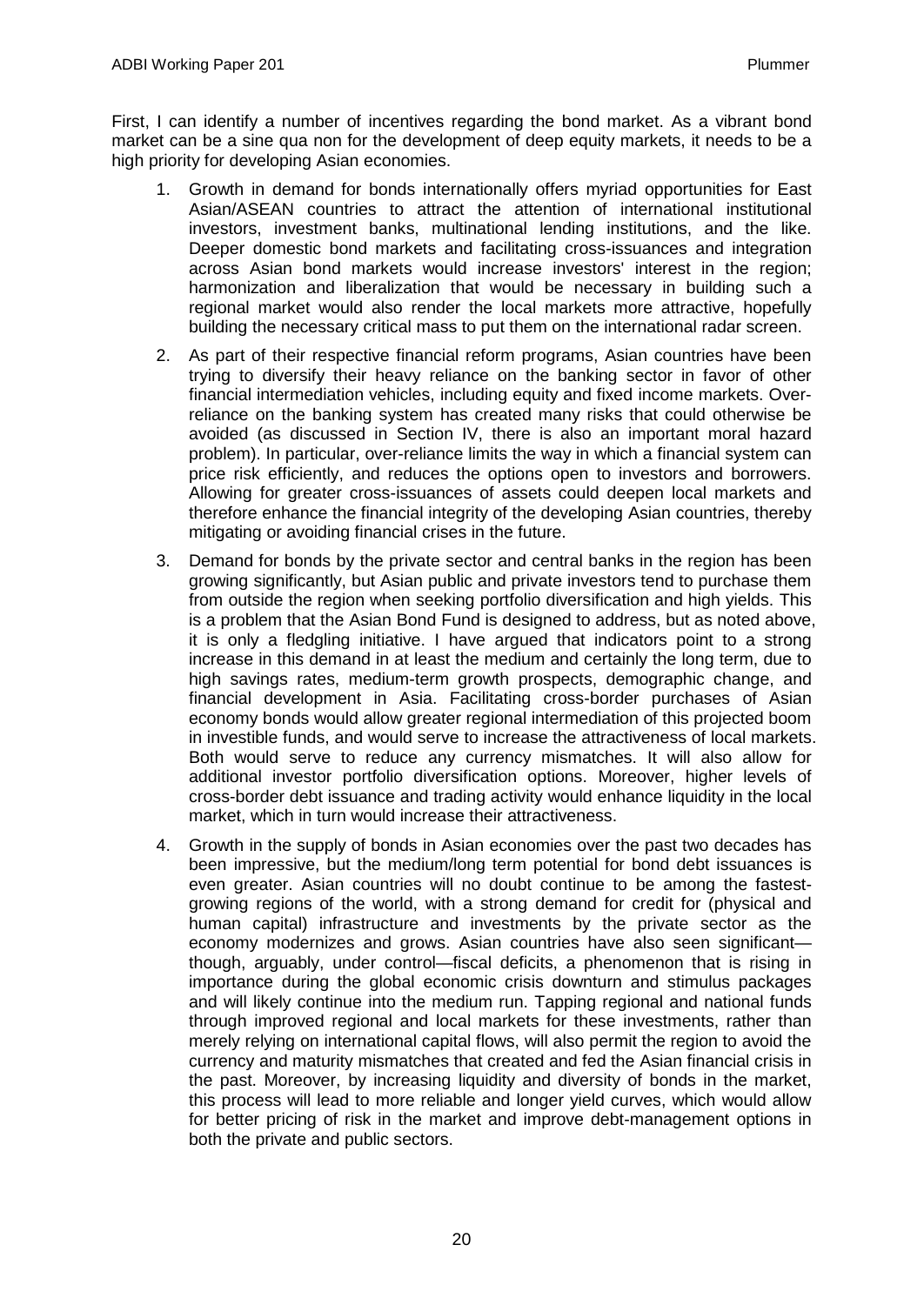- 5. A key problem in fostering financial development in the region has been lack of transparency in national systems. As suggested by Adams (2008), the situation has improved over time, but regional banks continue to receive low marks from credit rating agencies. Moreover, the diversity of the region in terms of treatment of fixed income securities taxation, restrictions on foreign participation in bond markets, and various idiosyncratic investment laws in the Asian economies has made cross-border investment difficult. Asian investors often find that markets outside the region are much easier to navigate, have far lower transactions costs, higher liquidity, and lower principle and credit risks. Integrating Asian fixed income markets will create a far more attractive environment by increasing transparency and efficiency, reducing transactions costs by lowering taxes and making the tax structures within (i.e., between the bond and other capital markets) and between markets more equitable and understandable, and harmonizing policies making cross-issuances and purchases of bonds much easier.
- 6. In developing Asia, corporate bond markets tend to be small, and where they are fairly large, they tend to be dominated by a few large, well-established companies and often lack dynamism. Much needs to be done to broaden and deepen participation in the corporate markets. There are at least four specific advantages to improving the corporate bond market: First, it can help to avoid the "double mismatches"; second, a vibrant corporate bond market lowers the cost of borrowing by providing an alternative (competitive) vehicle in the financial markets (and, for well-established firms, interest rates on corporate bonds tend to be lower than interest rates applied in the banking sector); third, if the secondary market is well developed, corporate bond market development improves the efficiency of the financial sector by establishing accurate price signals in the market; and fourth, in times of a crisis and its aftermath, less of a reliance on the banking system allows firms to continue to borrow funds from the market when the banking sector is facing its financial restructuring difficulties. Moreover, once the corporate bond market reaches a threshold of sufficient liquidity, economies of scale will reduce transactions costs and lead to a "virtuous cycle." Policies that need to be adopted in order to allow for greater integration will not only facilitate cross-issuances of corporate bonds, but will also help increase participation and liquidity in the local bond markets.

In terms of equity markets, interest in stock market integration arises primarily because financial theory suggests that an integrated regional stock market is more efficient than segmented national capital markets. Capital market efficiency in Asia has become even more important since the Asian crisis as regional economies seek to reduce their traditional dependence of firms on bank loans, and at the same time hunt for new capital from outside the region.

With an integrated regional stock market, investors from all regional economies will be able to allocate capital to the locations in the region where it is the most productive. With more cross-border flows of funds, additional trading in individual securities will improve the liquidity of the stock markets, which will in turn lower the cost of capital for firms seeking capital and lower the transaction costs investors incur. These suggest a more efficient allocation of capital within the region.

From the perspective of a portfolio investor outside the region, stock market integration suggests that separate markets move together and have high correlations, so there is less benefit from portfolio diversification across countries. However, an integrated regional exchange could be more appealing to investors from outside the region who would find investment in the region easier or more justifiable. As shares become more liquid and transaction costs fall, fund managers become increasingly willing to take positions in the stocks. In addition, outside investors may take notice of the regional stock exchange instead of dismissing a collection of small national exchanges: the whole (one regional stock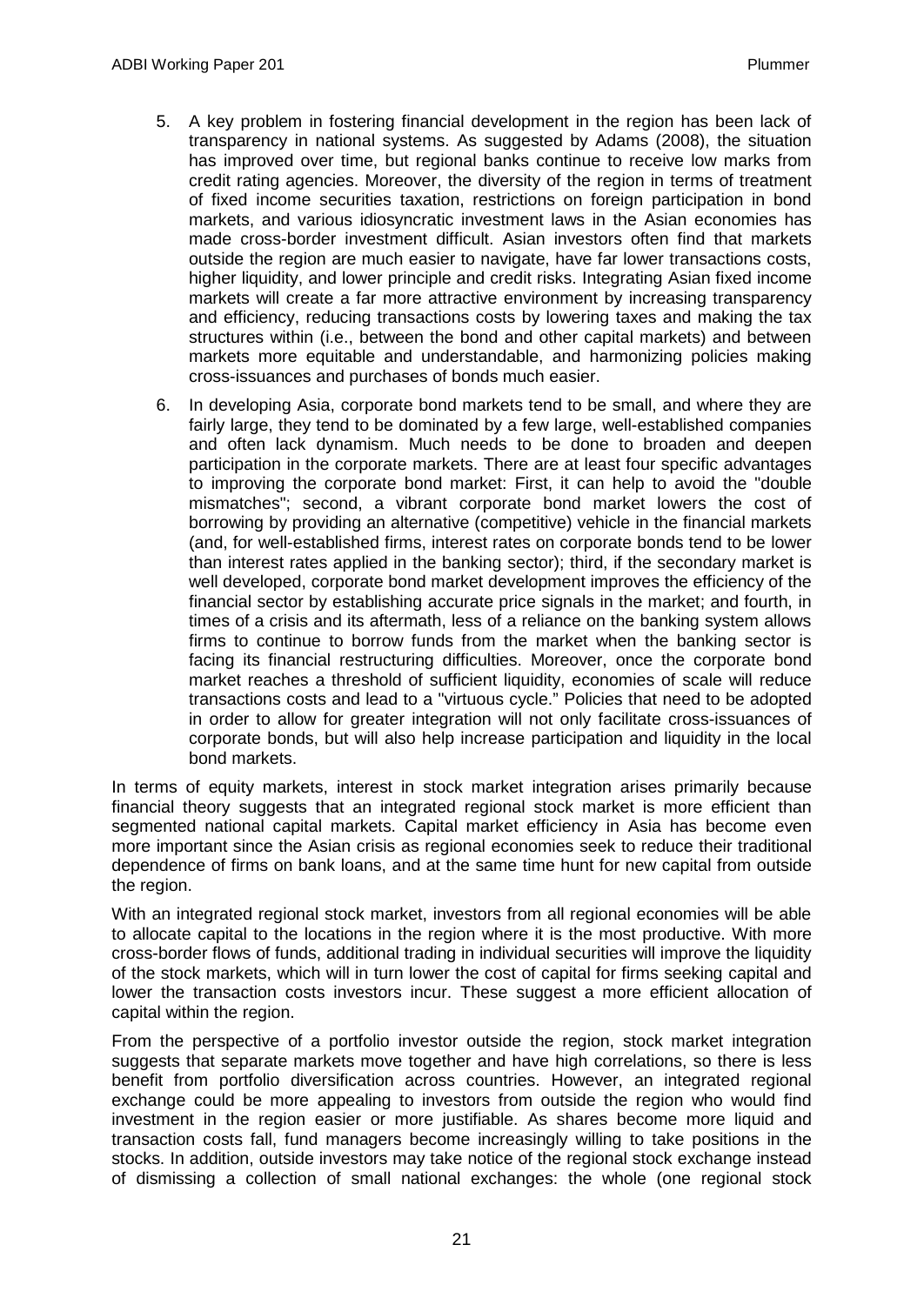exchange) might be greater than the sum of the parts (individual country exchanges). This particularly holds promise in the context of ASEAN economic integration.

In sum, regional cooperation in Asia can support the development of assets markets in the region. It could expand opportunities for savers and investors, lower the cost of capital to firms and governments, reduce currency mismatches, enhance liquidity and intermediation in the region, and reduce regional exposure (at least at the margin) to non-regional economic shocks. The process will lead to the development of better financial institutions and create a strong incentive for the development of "best practices." I would argue that the potential in this area is so high that the AFSD might consider (micro) regional cooperation and coordination issues as a core functional area.

### <span id="page-25-0"></span>**6. RECOMMENDATIONS FOR IMPROVING REGIONAL MONITORING AND COORDINATION OF FINANCIAL REGULATION**

I have argued in this paper that a great deal of work needs to be done at the global, regional, national, and firm levels in terms of improving the regulatory environment, supervision, and "best practices" in the international financial system. So much went wrong during the global economic crisis that it is difficult to give a good summary of priorities in creating a more stable global financial regime. However, to summarize some of the main points of the discussion in this paper:

- 1. Capital flows are a necessary feature of the international financial system. They bring with them important economic benefits. However, there does exist a potential externality in terms of systemic risk when there are strong capital-flow reversals, something I have referred to as "financial pollution." Hence, there is a strong case to be made for close monitoring of capital flows in the national economy and taking prudential measures to avoid excessive risks. In Asia, mechanisms have been put in place since the Asian crisis to avoid negative externalities associated with capital flows. These have not been tested recently due to the creditor status of Asian economies; however, the region needs to remain vigilant as its respective financial systems develop.
- 2. Highly-leveraged but generally unregulated financial institutions in the OECD, including hedge funds, have been important actors in the global economic crisis. These financial institutions have proven themselves able to generate significant systemic risk to the national, regional, and global economy. They need to improve their own in-house value-at-risk models and investment strategies. However, their revealed potential for systemic risk implies that they need to provide greater transparency to markets and regulators and, in my opinion, will ultimately require greater regulation in order to ensure stability. While this is mainly an issue for OECD countries, Asian developing countries also have a stake in the matter, given their potential for disruption of global markets.
- 3. Credit rating agencies are necessary to the smooth functioning of the global financial system and they will become increasingly important as Basel II is implemented. Their bruised reputation due to the global economic crisis, in the form of poor valuation of structured products and "conflict of interest" issues, suggests a pressing need for their reform in order to ensure that they can play their necessary role effectively in the modern financial system.
- 4. In order to improve the global regulatory and supervisory environment, I have delineated a number of issues that need to be addressed, including better information dissemination and transparency, improved cross-border arrangements for financial transactions, better early-warning systems and macroeconomic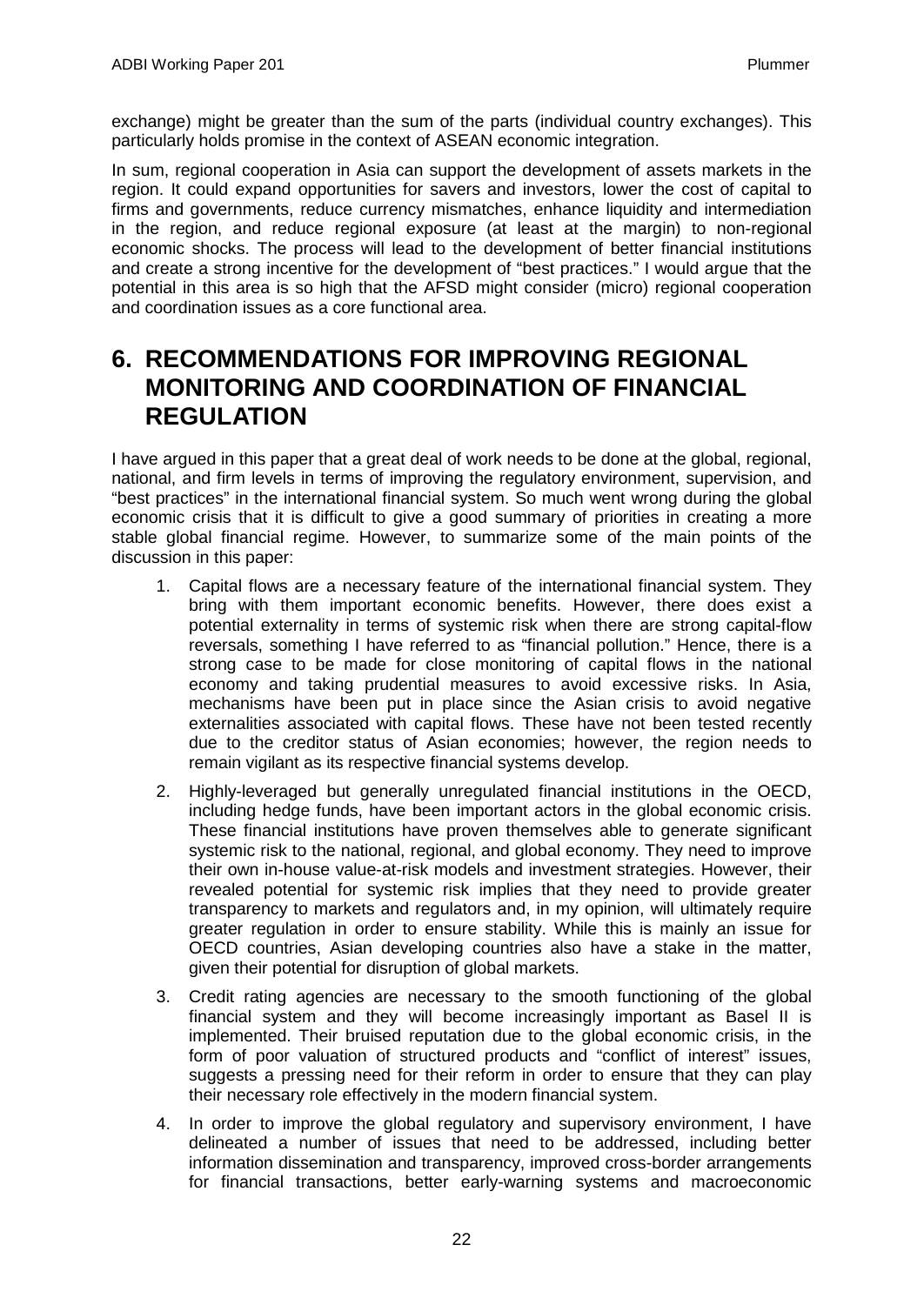monitoring, new mechanisms to improve the "procyclical" nature of financial adjustments during crises, and the need to address the "too big to fail" issue.

- 5. In terms of early warning systems and macroeconomic surveillance, I noted that it is not sufficient just to identify emerging problems: there must be a system in place to deal with them. This is not an easy task, as it involves tackling the "burden of adjustment" problem. Regional economic cooperation can help in this area as it can facilitate concerned responses to emerging problems.
- 6. I have made the case for stronger financial institutions in Asia. Given the growth trajectory of Asian economies and the importance of finance to the future development of the region, I suggest that this needs to be a priority. Moreover, the global economic crisis underscored the problems associated with relying largely on financial intermediation outside the region. Once again, regional cooperation can help in this regard.
- 7. I also support the view that an AFSD could help the region address many issues of interest to the region's economies in terms of improving financial stability, fostering development, and helping Asia project its positions more forcefully in international forums. Moreover, I suggest that emerging issues related to financial cooperation, coordination, and integration should be one of the key areas that the AFSD should include in its modus operandi.
- 8. But there are many other possibilities. As Asian economic cooperation and integration proceeds apace, the region will require additional means of boosting intra-regional trade, investment, and financial flows. In the area of finance, the CMIM and the ABF are two first (small) steps in this direction and others are in the works, and at the sub-regional level the ASEAN Economic Community program includes financial-related measures, though it is mainly focused on the real sector. The case for closer cooperation at the regional and sub-regional levels, nested within the context of global forums, is strong and should continue, from concerted measures to strengthen local capital markets to initiatives that facilitate joint issuances of paper instruments.
- 9. Still, the emphasis needs to be placed on national financial development. While the financial systems of developing Asian countries have improved since the Asian crisis, much remains to be done in terms of improving national financial institutions, particularly the banking system. Moreover, I have noted that development and deepening of local fixed-income and equity markets need to be part of this process. While global, regional, and sub-regional initiatives can help accomplish this, the most important reforms will have to be undertaken at the local level.

The global economic crisis has taken a horrific toll on global and regional economies. Thankfully, it would appear that I have seen the worst of the crisis. As of late 2009, most indicators point to the beginning of a sustained recovery.

But policymakers need to learn from this crisis and put in place a more stable, resilient international financial regime. The financial boat has revealed many leaks that need to be repaired if it is not to sink when the next storm hits it. Our economic captains have to be vigilant and forward-looking even if it looks like smooth sailing as the world recovers in 2010.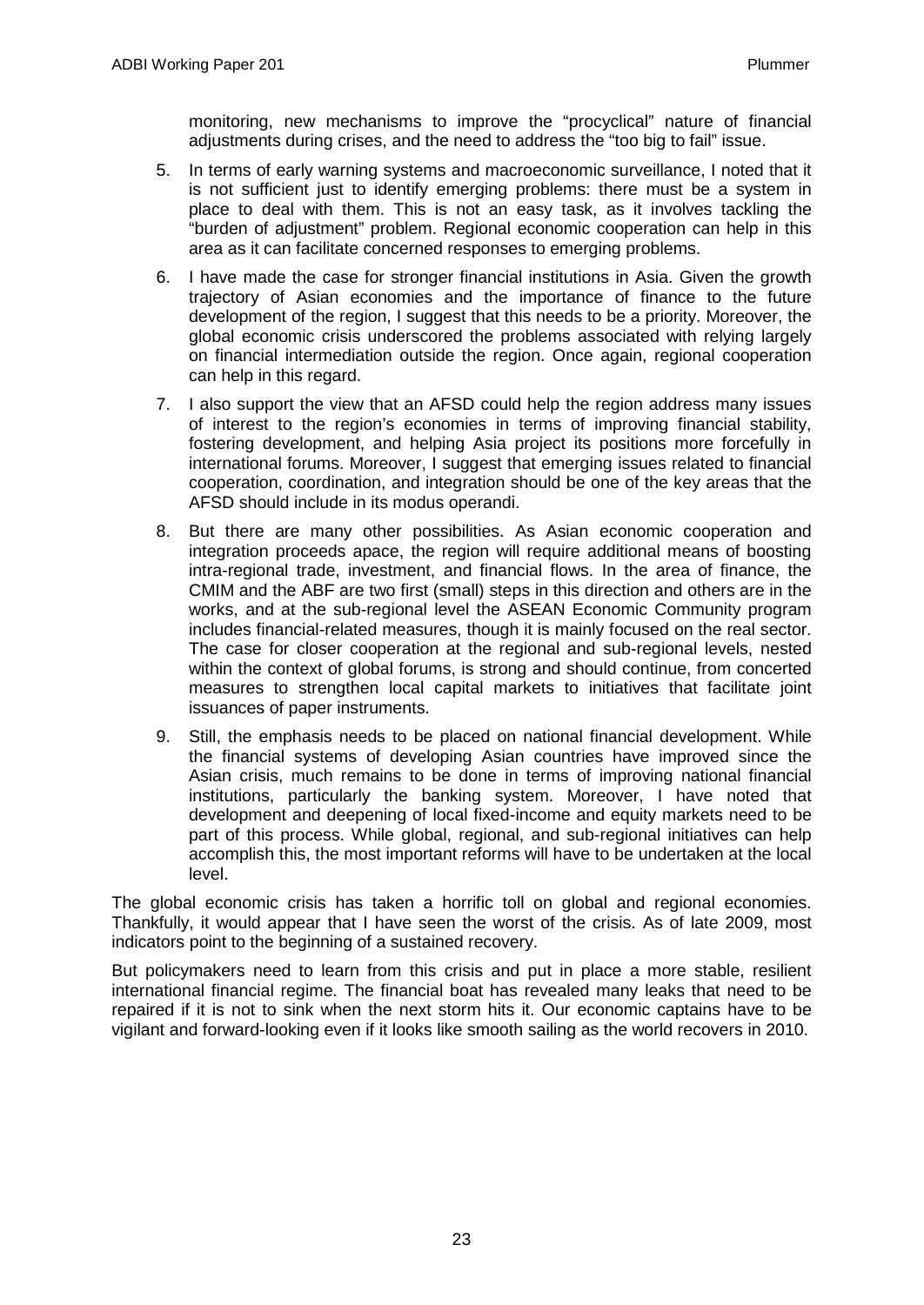### <span id="page-27-0"></span>**REFERENCES**

- Abiad, Detragiache, and Tressel. 2008. A New Database of Financial Reforms. IMF Working Paper WP/08/266. Washington, DC: IMF.
- Adams, C. 2008. Emerging East Asian Banking Systems 10 Years after the 1997/98 Crisis. ADB Working Paper Series on Regional Economic Integration Number 16. Manila: ADB.
- ADB. 1999. Regulatory Framework. In *Compendium of Sound Practices Guidelines to Facilitate the Development of Domestic Bond Markets in APEC Member Economies*, edited by ADB. September. Available at: [http://www.adb.org/Projects/Apec/DBM/cover.asp.](http://www.adb.org/Projects/Apec/DBM/cover.asp) Manila: ADB.
- ———. 2008. Integrating Financial Markets. In *Emerging Asian Regionalism*. Manila: ADB.
- Andritzky, J. et al. 2009. Policies to Mitigate Pro-Cyclicality. IMF Staff Position Note SPN/09/09. Washington, DC: IMF.
- Bernanke, B. S. 2005. The Global Savings Glut and the US Current Account Deficit. Sandridge Lecture, Virginia Association of Economics, 10 March. Available at: [http://www.federalreserve.gov/boarddocs/speeches/2005/200503102/default.htm.](http://www.federalreserve.gov/boarddocs/speeches/2005/200503102/default.htm)
- Beville, M. L. 2009. Financial Pollution: Systemic Risk and Market Stability. *Florida State University Law Review* Vol. 36: 245.
- Bhagwati, J. 2004. *In Defence of Globalization*. Oxford: Oxford University Press.
- BIS. 2009. BIS 79<sup>th</sup> Annual Report. Basel: BIS. Available at: http://www.bis.org/publ/arpdf/ar2009e.htm.
- De Brouwer, G. 2005. Montetary and Financial Integration in Asia: Empirical Evidence and Issues. In *Asian Economic Cooperation and Integration: Progress, Prospects, and Challenges*. Manila: ADB.
- Edison, H. J., M. Klein, L. Ricci, and T. Slok. 2002. Capital Account Liberalization and Economic Performance: Survey and Synthesis. IMF Working Paper WP/02/120. Washington, DC: IMF.
- Financial Stability Board. 2009. Financial Stability Board Meets in Paris. Press Release, 15 September, pg. 3.
- Geithner, T., F. 2004. Hedge Funds and Their Implications for the Financial System. Federal Reserve Bank of New York. November 17. Available at: http://www.ny.frb.org/newsevents/speeches/2004/gei041117.html.
- Goldstein, M. 2009. Global Financial Surveillance and the Quest for Financial Stability. Remarks presented at conference on Reforming Financial Regulation and Supervision: Back to Basics. Madrid. June 15. Available at: http://www.piie.com/publications/papers/paper.cfm?ResearchID=1252.
- Hamanaka, S. 2009. Reconsidering Asian Financial Regionalism in the 1990s. ADB Working Paper Series on Regional Economic Integration Number 26. Manila: ADB.
- Henning, C. R. 2002. East Asian Financial Cooperation. Policy Analysis in International Economics 68. Washington, DC: Institute for International Economics.
- IMF. 2009. Initial Lessons of the Crisis for the Global Architecture and the IMF. Prepared by the Strategy, Policy and Review Department, mimeo. February.
- Johnston, B. R. et al. 2009. Addressing Information Gaps. IMF Position Note SPN/09/06. Washington, DC.